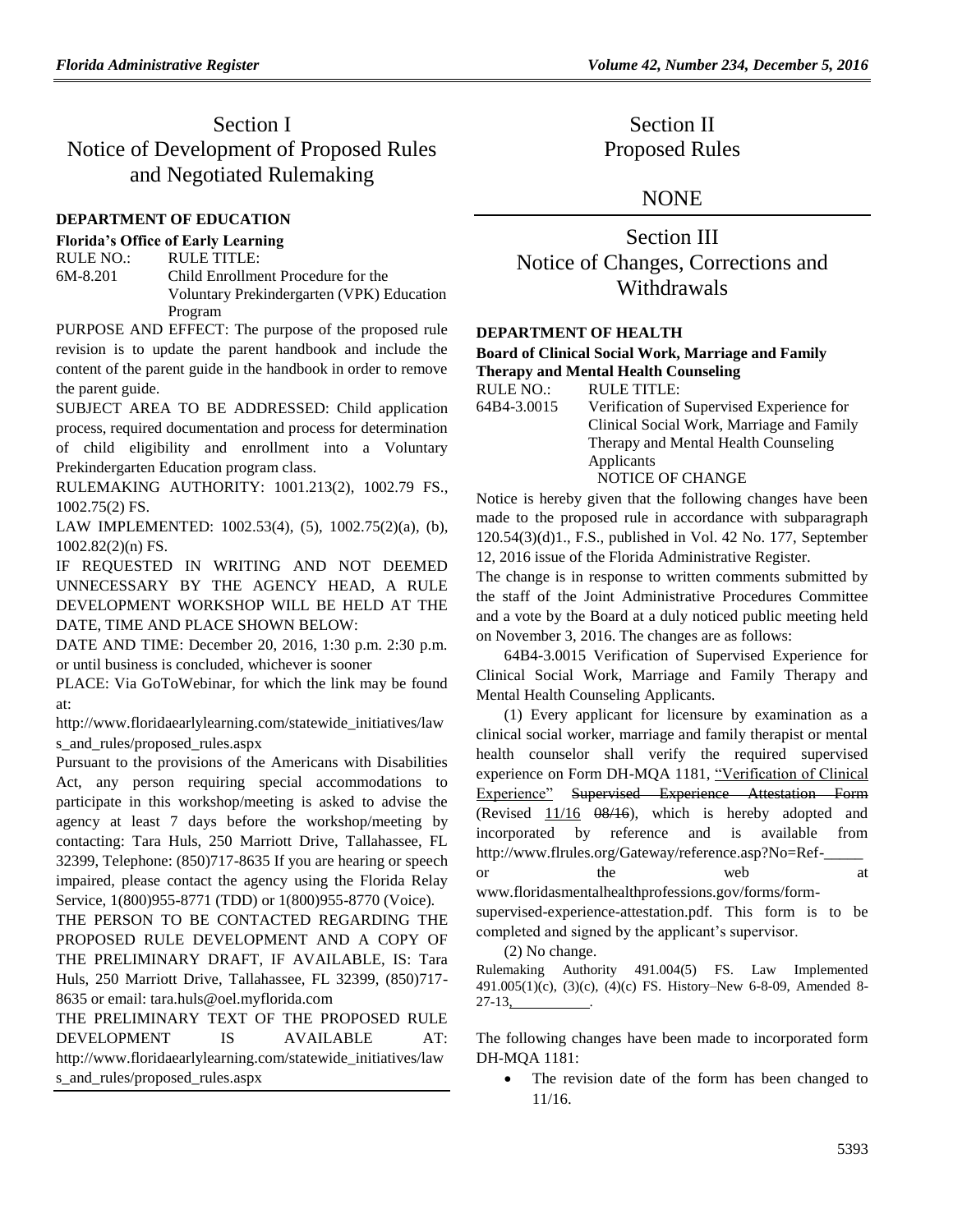- The form name has been changed to Verification of Clinical Experience.
- The name of the Board listed on the bottom of the form has been corrected.

THE PERSON TO BE CONTACTED REGARDING THE PROPOSED RULE IS: Jennifer Wenhold, Executive Director, Board of Clinical Social Work, Marriage and Family Therapy and Mental Health Counseling/MQA, 4052 Bald Cypress Way, Bin # C08, Tallahassee, Florida 32399-3258.

### **[DEPARTMENT OF HEALTH](https://www.flrules.org/gateway/department.asp?id=64)**

#### **[School Psychology](https://www.flrules.org/gateway/organization.asp?id=313)**

RULE NO.: RULE TITLE: [64B21-501.003](https://www.flrules.org/gateway/ruleNo.asp?id=64B21-501.003) Biennial Renewal Fee NOTICE OF CHANGE

Notice is hereby given that the following changes have been made to the proposed rule in accordance with subparagraph 120.54(3)(d)1., F.S., published in Vol. 42 No. 222, November 15, 2016 issue of the Florida Administrative Register.

The changes are in response to comments made by the Joint Administrative Procedures Committee in a letter dated November 22, 2016. The changes are as follows:

64B21-501.003 School Psychologist Fees.

(1) through (8) No change.

(9) The fee for delinquent status as set forth in subsection 456.036(7), F.S., shall be \$190.00 \$250.00.

(10) through (11) No change.

THE PERSON TO BE CONTACTED REGARDING THE PROPOSED RULE IS: Allen Hall, Executive Director, 4052 Bald Cypress Way, Bin #C-05, Tallahassee, Florida 32399; or Allen.Hall@FlHealth.gov.

# Section IV Emergency Rules

### NONE

Section V Petitions and Dispositions Regarding Rule Variance or Waiver

### [DEPARTMENT OF EDUCATION](https://www.flrules.org/gateway/department.asp?id=6)

[Florida's Office of Early Learning](https://www.flrules.org/gateway/organization.asp?id=1044) RULE NO.: RULE TITLE: [6M-8.620](https://www.flrules.org/gateway/ruleNo.asp?id=6M-8.620) Voluntary Prekindergarten (VPK) Pre- and Post **Assessments** 

The Office of Early Learning hereby gives notice that it has issued an Order granting the request made by the Early Learning Coalition of Manatee County for a variance from select requirements of Rule 6M-8.620, F.A.C., related to the deadlines for administering and reporting the Florida VPK Assessment during Assessment Period One (AP1). The petition was filed with the Office of Early Learning on or about October 31, 2016. Notice of the petition was published on November 4, 2016 in Volume 42, no. 216 of the Florida Administrative Register. The Office received no comments. On November 23, 2016, the Office issued an order granting the petition, finding that Petitioner demonstrated that a change in assessment deadlines will still meet the purpose of the underlying statute while avoiding substantial hardship and unfairness that would otherwise result.

A copy of the Order or additional information may be obtained by contacting: Margaret O'Sullivan Parker, General Counsel, Office of Early Learning, 250 Marriott Drive, Tallahassee, FL 32399, [Maggi.Parker@oel.myflorida.com.](mailto:Maggi.Parker@oel.myflorida.com)

### [DEPARTMENT OF EDUCATION](https://www.flrules.org/gateway/department.asp?id=6)

[Florida's Office of Early Learning](https://www.flrules.org/gateway/organization.asp?id=1044)

RULE NO.: RULE TITLE:

[6M-8.620](https://www.flrules.org/gateway/ruleNo.asp?id=6M-8.620) Voluntary Prekindergarten (VPK) Pre- and Post **Assessments** 

The Office of Early Learning hereby gives notice that it has issued an Order granting the request made by the Early Learning Coalition of Orange County for a variance from select requirements of Rule 6M-8.620, F.A.C., related to the deadlines for administering and reporting the Florida VPK Assessment during Assessment Period One (AP1). The petition was filed with the Office of Early Learning on or about October 31, 2016. Notice of the petition was published on November 4, 2016 in Volume 42, no. 216 of the Florida Administrative Register. The Office received no comments. On November 23, 2016, the Office issued an order granting the petition, finding that Petitioner demonstrated that a change in assessment deadlines will still meet the purpose of the underlying statute while avoiding substantial hardship and unfairness that would otherwise result.

A copy of the Order or additional information may be obtained by contacting: Margaret O'Sullivan Parker, General Counsel, Office of Early Learning, 250 Marriott Drive, Tallahassee, FL 32399, [Maggi.Parker@oel.myflorida.com.](mailto:Maggi.Parker@oel.myflorida.com)

#### [DEPARTMENT OF EDUCATION](https://www.flrules.org/gateway/department.asp?id=6)

[Florida's Office of Early Learning](https://www.flrules.org/gateway/organization.asp?id=1044)

RULE NO.: RULE TITLE:

[6M-8.620](https://www.flrules.org/gateway/ruleNo.asp?id=6M-8.620) Voluntary Prekindergarten (VPK) Pre- and Post **Assessments** 

The Office of Early Learning hereby gives notice that it has issued an Order granting the request made by the Early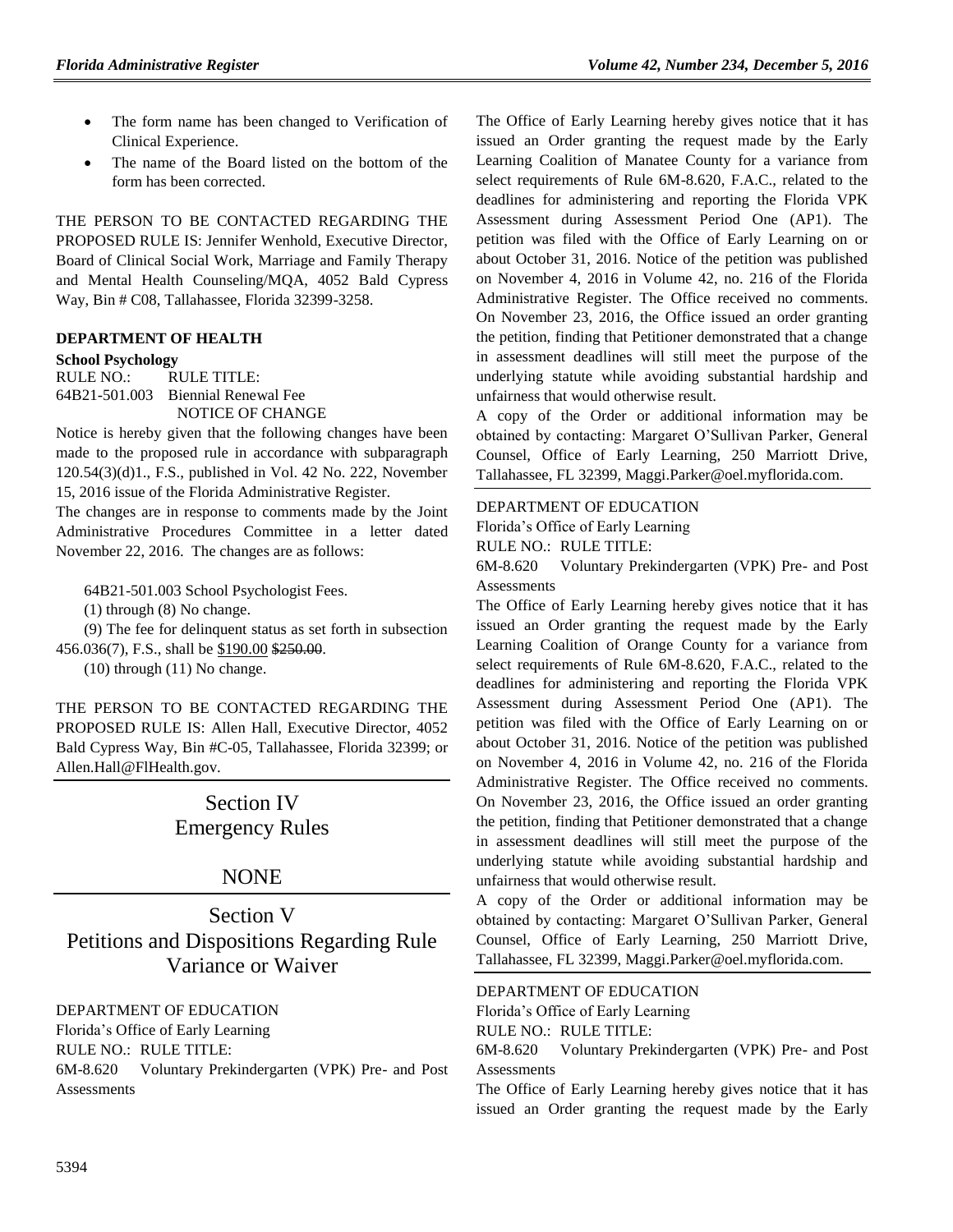Learning Coalition of North Florida for a variance from select requirements of Rule 6M-8.620, F.A.C., related to the deadlines for administering and reporting the Florida VPK Assessment during Assessment Period One (AP1). The petition was filed with the Office of Early Learning on or about October 25, 2016. Notice of the petition was published on November 1, 2016 in Volume 42, no. 213 of the Florida Administrative Register. The Office received no comments. On November 23, 2016, the Office issued an order granting the petition, finding that Petitioner demonstrated that a change in assessment deadlines will still meet the purpose of the underlying statute while avoiding substantial hardship and unfairness that would otherwise result.

A copy of the Order or additional information may be obtained by contacting: Margaret O'Sullivan Parker, General Counsel, Office of Early Learning, 250 Marriott Drive, Tallahassee, FL 32399, [Maggi.Parker@oel.myflorida.com.](mailto:Maggi.Parker@oel.myflorida.com)

### [DEPARTMENT OF EDUCATION](https://www.flrules.org/gateway/department.asp?id=6)

[Florida's Office of Early Learning](https://www.flrules.org/gateway/organization.asp?id=1044)

RULE NO.: RULE TITLE:

[6M-8.620](https://www.flrules.org/gateway/ruleNo.asp?id=6M-8.620) Voluntary Prekindergarten (VPK) Pre- and Post **Assessments** 

The Office of Early Learning hereby gives notice that it has issued an Order granting the request made by the Early Learning Coalition of Palm Beach County for a variance from select requirements of Rule 6M-8.620, F.A.C., related to the deadlines for administering and reporting the Florida VPK Assessment during Assessment Period One (AP1). The petition was filed with the Office of Early Learning on or about October 28, 2016. Notice of the petition was published on November 1, 2016 in Volume 42, no. 216 of the Florida Administrative Register. The Office received no comments. On November 23, 2016, the Office issued an order granting the petition, finding that Petitioner demonstrated that a change in assessment deadlines will still meet the purpose of the underlying statute while avoiding substantial hardship and unfairness that would otherwise result.

A copy of the Order or additional information may be obtained by contacting: Margaret O'Sullivan Parker, General Counsel, Office of Early Learning, 250 Marriott Drive, Tallahassee, FL 32399, [Maggi.Parker@oel.myflorida.com.](mailto:Maggi.Parker@oel.myflorida.com)

[DEPARTMENT OF BUSINESS AND PROFESSIONAL](https://www.flrules.org/gateway/department.asp?id=61)  [REGULATION](https://www.flrules.org/gateway/department.asp?id=61)

[Division of Hotels and Restaurants](https://www.flrules.org/gateway/organization.asp?id=249)

RULE NO.: RULE TITLE:

[61C-5.001](https://www.flrules.org/gateway/ruleNo.asp?id=61C-5.001) Safety Standards

The Department of Business and Professional Regulation, Division of Hotels and Restaurants, Bureau of Elevator Safety hereby gives notice:

On December 1, 2016, the Department of Business and Professional Regulation, Division of Hotels and Restaurants, Bureau of Elevator Safety issued an order.

The Final Order was in response to a Petition for Variance from Lake Lucerne Tower Apts., filed June 3, 2016, and advertised in Vol 42, No 111, of the Florida Administrative Register. No comments were received in response to the petition. The Final Order on the Petition for Variance denies the Petitioner a variance from Chapter 3004.1, 2015 Florida Building Code, as adopted by paragraph  $61C-5.001(1)(a)$ , Florida Administrative Code, because the Petitioner has not demonstrated that the purpose of the statute underlying the rule will be met or that Petitioner would suffer a substantial hardship if required to comply with this rule.

A copy of the Order or additional information may be obtained by contacting: Michelle Comingore, Division of Hotels and Restaurants, Bureau of Elevator Safety, 2601 Blair Stone Road, Tallahassee, Florida 32399, [dhr.elevators@myfloridalicense.com.](mailto:dhr.elevators@myfloridalicense.com)

### [DEPARTMENT OF HEALTH](https://www.flrules.org/gateway/department.asp?id=64)

[Board of Opticianry](https://www.flrules.org/gateway/organization.asp?id=303)

RULE NO.: RULE TITLE:

[64B12-16.008](https://www.flrules.org/gateway/ruleNo.asp?id=64B12-16.008) Enforcement

The Board of Opticianry hereby gives notice of the issuance of an Order regarding the Petition for Variance and Waiver for Rachel Sarah Mayers, filed on January 25, 2016. The Notice of Petition for Variance and Waiver was published in Volume 42, No. 22, of the February 3, 2016 issue of the Florida Administrative Register. The Board considered the Petition at a duly-noticed public meeting held on April 21, 2016 by telephone conference call. The Petitioner requested the Board's variance or waiver from subsection 64B12-16.008(3), F.A.C., with regard to the time limit an Apprenticeship Sponsor Attestation form must be provided to the Board.

The Board's Order, filed on July 25, 2016, denies the Petition on the following grounds: the Petitioner did not demonstrate that the application of the rule to Petitioner would violate the principles of fairness.

A copy of the Order or additional information may be obtained by contacting: Jennifer Wenhold, Executive Director, Board of Opticianry, 4052 Bald Cypress Way, Bin #C08, Tallahassee, Florida 32399, or at (850)245-4474.

| DEPARTMENT OF HEALTH           |                                          |  |
|--------------------------------|------------------------------------------|--|
| Board of Opticianry            |                                          |  |
| <b>RULE NOS.: RULE TITLES:</b> |                                          |  |
| 64B12-16.003                   | Apprenticeship Requirements and Training |  |
| Program                        |                                          |  |
| 64B12-16.004                   | <b>Termination of Apprenticeship</b>     |  |
| 64B12-16.008                   | Enforcement                              |  |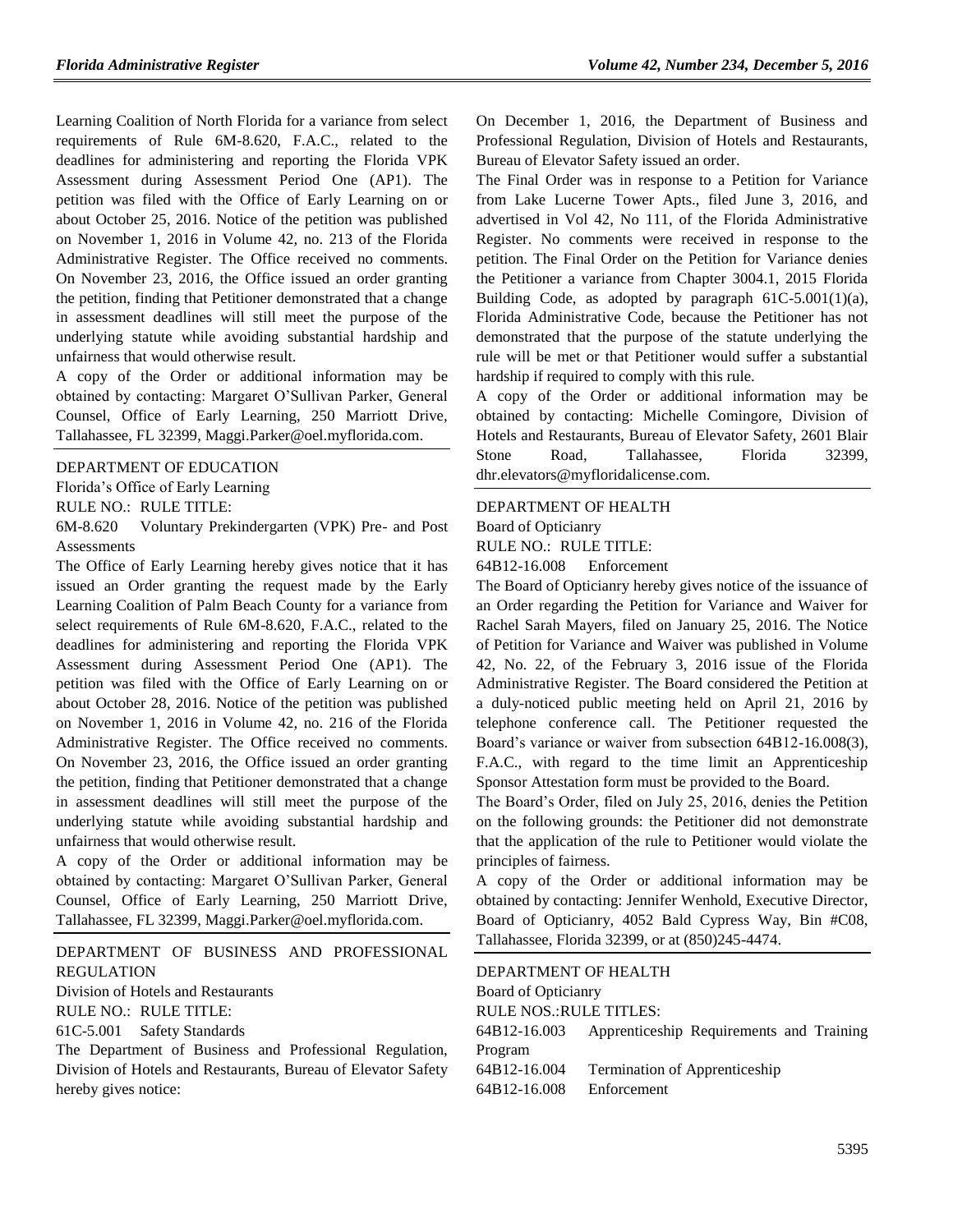The Board of Opticianry hereby gives notice of the issuance of an Order regarding the Petition for Variance and Waiver for Wanda Ruiz, filed on January November 9, 2015. The Notice of Petition for Variance and Waiver was published in Volume 41, No. 223, of the November 17, 2015 issue of the Florida Administrative Register. The Board considered the Petition at a duly-noticed public meeting held on April 21, 2016 by telephone conference call. The Petitioner requested a permanent waiver from Rules 64B12-16.003, 64B12-16.004 and 64B12-16.008, F.A.C., so that she could take the state examinations without completing her apprenticeship.

The Board's Order, filed on July 25, 2016, approves the Petition on the following grounds: the Petitioner met the purpose of the underlying statute by completing required apprenticeship hours and passing the ABO and NCLE examinations; and the application of the rule to the Petitioner would create a substantial hardship.

A copy of the Order or additional information may be obtained by contacting: Jennifer Wenhold, Executive Director, Board of Opticianry, 4052 Bald Cypress Way, Bin #C08, Tallahassee, Florida 32399 or at (850)245-4474.

# Section VI Notice of Meetings, Workshops and Public **Hearings**

### [DEPARTMENT OF TRANSPORTATION](https://www.flrules.org/gateway/department.asp?id=14)

The Florida Department of Transportation (FDOT), District One announces a public meeting to which all persons are invited.

DATE AND TIME: Thursday, December 15, 2016, 5:30 p.m. – 7:30 p.m.; open house format

PLACE: Veterans Park Recreation Center, 55 Homestead Road South, Lehigh Acres, FL 33936

GENERAL SUBJECT MATTER TO BE CONSIDERED: This Public Kickoff Meeting is being conducted to give interested persons an opportunity to express their views concerning the location, conceptual design, and social, economic, and environmental effects of the proposed improvements to the Able Canal Pathway in Lee County, Florida, Financial Project ID No. 435351-1-22-01.

The proposed shared-use pathway will traverse the north side of Able Canal in Lehigh Acres. The pathway will be approximately 5.58 miles in length. The purpose of the pathway is to facilitate the use of viable, non-motorized travel options for commuters and recreational users in the Able Canal corridor and within the Lehigh Acres community. The intent is to provide connections between nearby residential areas and Lehigh Acres park facilities. Numerous amenities will be considered, such as signing, knowledge stations, boardwalks, and pedestrian bridges.

FDOT solicits public participation without regard to race, color, national origin, age, sex, religion, disability or family status.

A copy of the agenda may be obtained by contacting: Mr. Patrick Bateman, E.I., FDOT Project Manager, at (863)519- 2792, or by email at [Patrick.Bateman@dot.state.fl.us.](mailto:Patrick.Bateman@dot.state.fl.us)

Pursuant to the provisions of the Americans with Disabilities Act, any person requiring special accommodations to participate in this workshop/meeting is asked to advise the agency at least seven days before the workshop/meeting by contacting: Mr. Patrick Bateman, E.I., FDOT Project Manager, at (863)519-2792, or by email at [Patrick.Bateman@dot.state.fl.us.](mailto:Patrick.Bateman@dot.state.fl.us) If you are hearing or speech impaired, please contact the agency using the Florida Relay Service, 1(800)955-8771 (TDD) or 1(800)955-8770 (Voice).

For more information, you may contact: Mr. Patrick Bateman, E.I., FDOT Project Manager, at (863)519-2792, or by email at [Patrick.Bateman@dot.state.fl.us.](mailto:Patrick.Bateman@dot.state.fl.us) Please visit our website at [www.swflroads.com/ablecanalpathway.](http://www.swflroads.com/ablecanalpathway)

### [EXECUTIVE OFFICE OF THE GOVERNOR](https://www.flrules.org/gateway/department.asp?id=27)

The Financial Emergency Board for the City of Opa-locka announces a public meeting to which all persons are invited. DATE AND TIME: December 12, 2016, 11:00 a.m., ET PLACE: City Commission Chambers, 215 N. Perviz Avenue, Opa-locka, FL

GENERAL SUBJECT MATTER TO BE CONSIDERED: A meeting of the Financial Emergency Board for the City of Opa-locka to discuss the current state of the City's financial affairs and to consider action items related to the ongoing work of the Board.

Pursuant to the provisions of the Americans with Disabilities Act, any person requiring special accommodations to participate in this workshop/meeting is asked to advise the agency at least 3 days before the workshop/meeting by contacting: JoAnn Osborne, [joann.osborne@eog.myflorida.com,](mailto:joann.osborne@eog.myflorida.com) (850)717-9264. If you are hearing or speech impaired, please contact the agency using the Florida Relay Service, 1(800)955-8771 (TDD) or 1(800)955-8770 (Voice).

### [EXECUTIVE OFFICE OF THE GOVERNOR](https://www.flrules.org/gateway/department.asp?id=27)

The Contracts Review Committee of the Financial Emergency Board announces a public meeting to which all persons are invited.

DATE AND TIME: December 12, 2016, 9:00 a.m., ET

PLACE: City Commission Chambers, 215 N. Perviz Avenue, Opa-locka, FL

GENERAL SUBJECT MATTER TO BE CONSIDERED: A meeting of the Contracts Review Committee of the Financial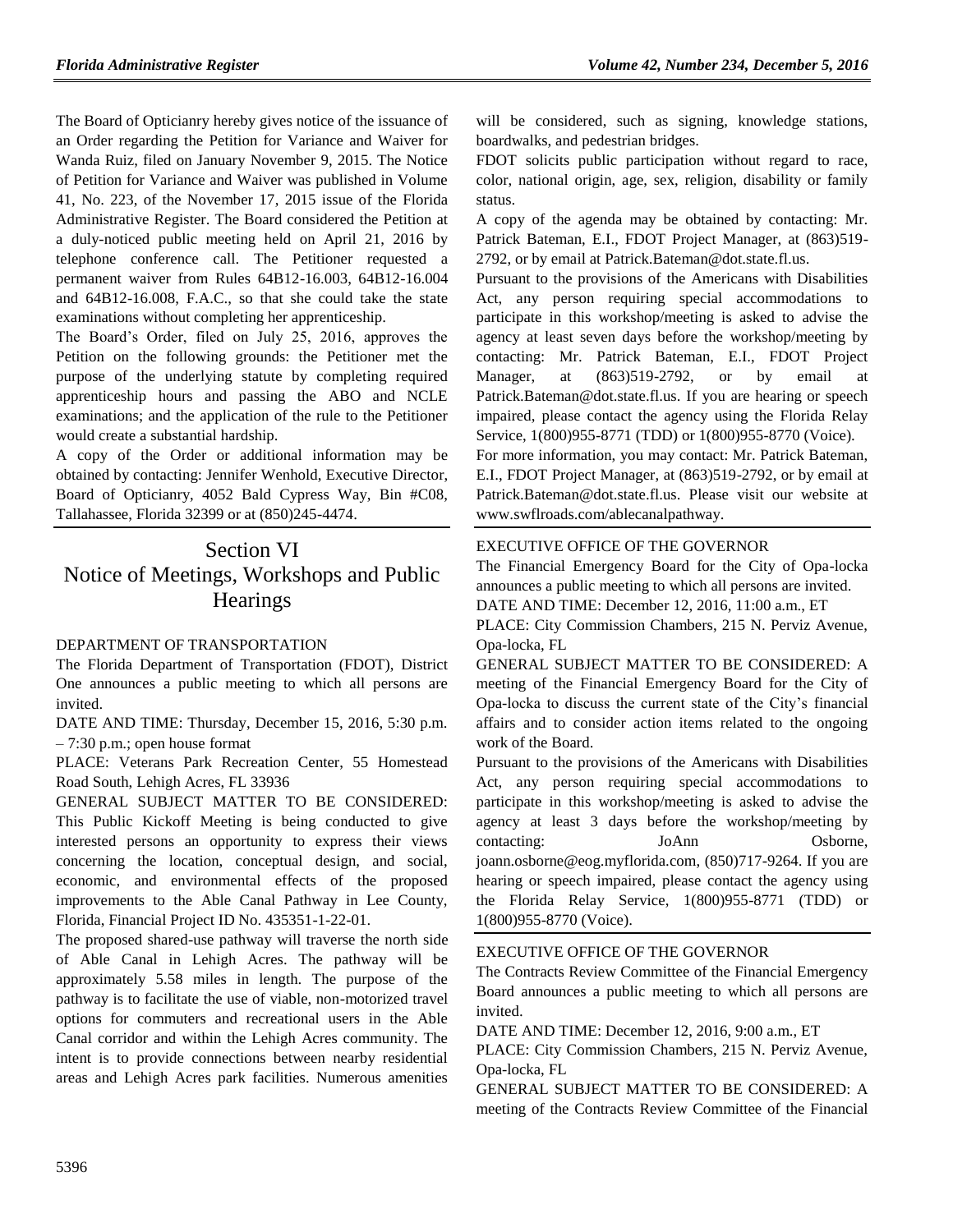Emergency Board for the City of Opa-locka to discuss the current state of the City's contractual and financial affairs.

Pursuant to the provisions of the Americans with Disabilities Act, any person requiring special accommodations to participate in this workshop/meeting is asked to advise the agency at least 3 days before the workshop/meeting by contacting: JoAnn Osborne, [joann.osborne@eog.myflorida.com,](mailto:joann.osborne@eog.myflorida.com) (850)717-9264. If you are hearing or speech impaired, please contact the agency using the Florida Relay Service, 1(800)955-8771 (TDD) or 1(800)955-8770 (Voice).

### [EXECUTIVE OFFICE OF THE GOVERNOR](https://www.flrules.org/gateway/department.asp?id=27)

[Division of Emergency Management](https://www.flrules.org/gateway/organization.asp?id=1072)

The Division of Emergency Management announces a public meeting to which all persons are invited.

DATE AND TIME: December 15, 2016, 2:30 p.m.

PLACE: William E. Sadowski Office Building, 2555 Shumard Oak Boulevard, Tallahassee, FL 32399

GENERAL SUBJECT MATTER TO BE CONSIDERED: In accordance with the timeframe set forth in section 120.525, Florida Statutes, a Public Opening is hereby noticed within the timeline for the Invitation to bid (ITB-DEM-16-17-035) for Pancake Geiger-Mueller Monitoring Instruments.

The Division reserves the right to issue amendments, addenda, and changes to the timeline and specifically to the meeting notice listed above. The Division will post notice of any changes or additional meetings within the Vendor Bid System (VBS) in accordance with Section 287.042(3), Florida Statutes, and will not re-advertise notice in the Florida Administrative Review (FAR). Access the VBS at: [http://vbs.dms.state.fl.us/vbs/main\\_menu.](http://vbs.dms.state.fl.us/vbs/main_menu)

A copy of the agenda may be obtained by contacting: Kara Godwin, Division Purchasing Specialist, Bureau of Finance, Florida Division of Emergency Management, 2555 Shumard Oak Blvd., Tallahassee, FL 32399, (850)922-1649, [Kara.Godwin@em.myflorida.com.](mailto:Kara.Godwin@em.myflorida.com)

Pursuant to the provisions of the Americans with Disabilities Act, any person requiring special accommodations to participate in this workshop/meeting is asked to advise the agency at least 48 hours before the workshop/meeting by contacting: Kara Godwin, Division Purchasing Specialist, Bureau of Finance, Florida Division of Emergency Management, 2555 Shumard Oak Blvd., Tallahassee, FL 32399, (850)922-1649, [Kara.Godwin@em.myflorida.com.](mailto:Kara.Godwin@em.myflorida.com) If you are hearing or speech impaired, please contact the agency using the Florida Relay Service, 1(800)955-8771 (TDD) or 1(800)955-8770 (Voice).

[REGIONAL PLANNING COUNCILS](https://www.flrules.org/gateway/department.asp?id=29)

[Southwest Florida Regional Planning Council](https://www.flrules.org/gateway/organization.asp?id=65)

The Southwest Florida Regional Planning Council announces a public meeting to which all persons are invited.

DATE AND TIME: December 15, 2016, 9:00 a.m.

PLACE: Southwest Florida Regional Planning Council, 1400 Colonial Blvd., Suite 1, Fort Myers

GENERAL SUBJECT MATTER TO BE CONSIDERED: The regular monthly meeting of the Southwest Florida Regional Planning Council.

A copy of the agenda may be obtained by contacting: Charles Kammerer at [ckammerer@swfrpc.org](mailto:ckammerer@swfrpc.org) or (239)938-1813, ext. 227.

Pursuant to the provisions of the Americans with Disabilities Act, any person requiring special accommodations to participate in this workshop/meeting is asked to advise the agency at least 48 hours before the workshop/meeting by contacting: SWFRPC at (239)938-1813. If you are hearing or speech impaired, please contact the agency using the Florida Relay Service, 1(800)955-8771 (TDD) or 1(800)955-8770 (Voice).

If any person decides to appeal any decision made by the Board with respect to any matter considered at this meeting or hearing, he/she will need to ensure that a verbatim record of the proceeding is made, which record includes the testimony and evidence from which the appeal is to be issued.

For more information, you may visit: the SWFRPC's website a[t www.swfrpc.org.](http://www.swfrpc.org/)

### [WATER MANAGEMENT DISTRICTS](https://www.flrules.org/gateway/department.asp?id=40)

[St. Johns River Water Management District](https://www.flrules.org/gateway/organization.asp?id=122)

The St. Johns River Water Management District announces a public meeting to which all persons are invited.

DATE AND TIME: Tuesday, December 13, 2016, 9:00 a.m., Committee Meetings will begin followed by the Governing Board meeting scheduled to begin at 11:00 a.m. or following the Committee Meetings whichever is later

PLACE: District Headquarters, 4049 Reid Street (Hwy 100 West), Palatka, FL 32177

GENERAL SUBJECT MATTER TO BE CONSIDERED: Discussion and consideration of District business including regulatory and non-regulatory matters. Staff may recommend approval of external amendments which affect the adopted budget.

NOTE: One or more Governing Board members may attend and participate in the meetings by means of communications media technology.

A copy of the agenda may be obtained by contacting: St. Johns River Water Management District, Attention: Lori Griffith, 4049 Reid Street, Palatka, FL 32177, (386)329-4470, or by visiting the District's website at sjrwmd.com.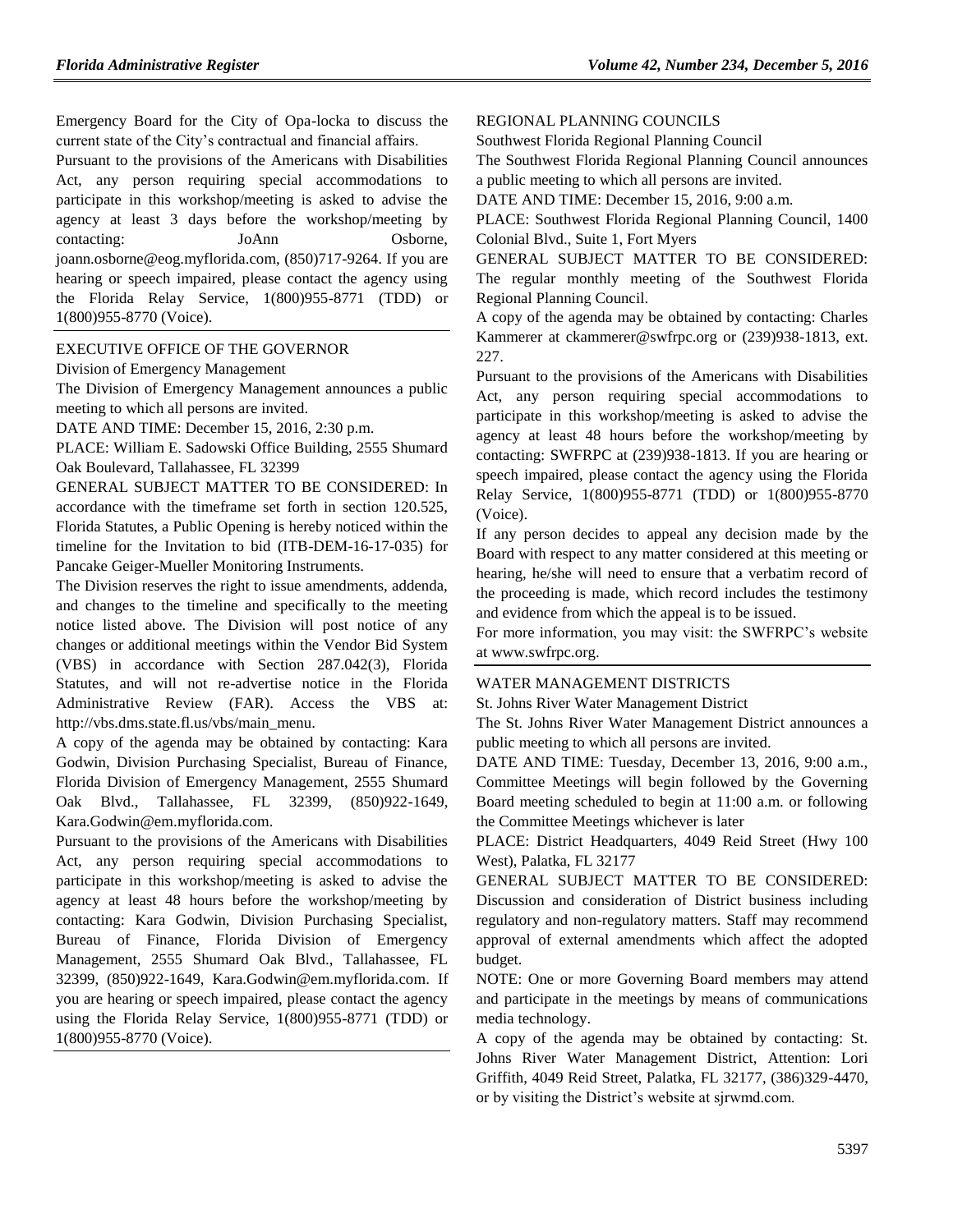Pursuant to the provisions of the Americans with Disabilities Act, any person requiring special accommodations to participate in this workshop/meeting is asked to advise the agency at least 48 hours before the workshop/meeting by contacting: District Clerk at (386)329-4500. If you are hearing or speech impaired, please contact the agency using the Florida Relay Service, 1(800)955-8771 (TDD) or 1(800)955- 8770 (Voice).

#### [AGENCY FOR HEALTH CARE ADMINISTRATION](https://www.flrules.org/gateway/department.asp?id=59) [Medicaid](https://www.flrules.org/gateway/organization.asp?id=192)

The Florida Medicaid Drug Utilization Review (DUR) Board announces a public meeting to which all persons are invited.

DATE AND TIME: Tuesday, December 13, 2016, 5:00 p.m. – 6:00 p.m.

PLACE: AHCA, 2727 Mahan Dr., Conf. Room B, Tallahassee, FL 32308 or by calling 1(888)670-3525 and entering participant code: 4201652735#

GENERAL SUBJECT MATTER TO BE CONSIDERED: The purpose of this Interim DUR Board Conference Call/Meeting is to initiate discussion and get recommendations for the Hepatitis C virus retreatment criteria to be presented at the scheduled January 12, 2017 DUR meeting in Tampa.

A copy of the agenda may be obtained by contacting: [Vern.Hamilton@ahca.myflorida.com.](mailto:Vern.Hamilton@ahca.myflorida.com)

#### [DEPARTMENT OF MANAGEMENT SERVICES](https://www.flrules.org/gateway/department.asp?id=60) [Commission on Human Relations](https://www.flrules.org/gateway/organization.asp?id=245)

The Florida Commission on Human Relations announces a

public meeting to which all persons are invited. DATE AND TIME: Thursday, January 5, 2017, 10:00 a.m.,

ET

PLACE: Call  $1(888)670-3525$ ; when prompted, enter participant code: 1760507820, then # key

GENERAL SUBJECT MATTER TO BE CONSIDERED: The purpose of the meeting is for the Commission to vote on the disposition of cases pending before it for decision.

A copy of the agenda may be obtained by contacting: Jim Mallue at (850)907-6805 or [Jim.Mallue@fchr.myflorida.com.](mailto:Jim.Mallue@fchr.myflorida.com)

ACCESS POINT: The FCHR office at 4075 Esplanade Way, Room 110, Tallahassee, FL 32399, will serve as an access point for this meeting. Interested persons wishing to attend this meeting may also do so by appearing in person at this designated access point, at which location telephonic access to the meeting will be provided.

For more information, you may contact: Jim Mallue at (850)907-6805 or [Jim.Mallue@fchr.myflorida.com.](mailto:Jim.Mallue@fchr.myflorida.com)

### [DEPARTMENT OF BUSINESS AND PROFESSIONAL](https://www.flrules.org/gateway/department.asp?id=61)  [REGULATION](https://www.flrules.org/gateway/department.asp?id=61)

[Florida Real Estate Commission](https://www.flrules.org/gateway/organization.asp?id=283)

The Probable Cause Panel of the Florida Real Estate Commission announces a hearing to which all persons are invited.

DATE AND TIME: Monday, December 12, 2016, 3:00 p.m.

PLACE: Zora Neale Hurston Building, North Tower, Suite N901, 400 West Robinson Street, Orlando, Florida 32801

GENERAL SUBJECT MATTER TO BE CONSIDERED:

The Probable Cause Panel will meet to conduct a private meeting to review cases to determine probable cause and to conduct a public meeting to review cases where probable cause was previously found. All or part of this meeting may be conducted as a teleconference in order to permit maximum participation of the Probable Cause Panel or its counsel.

A copy of the agenda may be obtained by contacting: Michael Davis, Division of Real Estate, at (407)481-5662. Only public portions of the agenda are available upon request.

Pursuant to the provisions of the Americans with Disabilities Act, any person requiring special accommodations to participate in this workshop/meeting is asked to advise the agency at least 5 days before the workshop/meeting by contacting: Division of Real Estate, (407)481-5662. If you are hearing or speech impaired, please contact the agency using the Florida Relay Service, 1(800)955-8771 (TDD) or 1(800)955-8770 (Voice).

### [DEPARTMENT OF BUSINESS AND PROFESSIONAL](https://www.flrules.org/gateway/department.asp?id=61)  [REGULATION](https://www.flrules.org/gateway/department.asp?id=61)

[Florida Real Estate Commission](https://www.flrules.org/gateway/organization.asp?id=283)

The Florida Real Estate Commission announces a public meeting to which all persons are invited.

DATE AND TIME: Tuesday, December 13, 2016, 8:30 a.m., ET; meeting will reconvene on Wednesday, December 14, 2016, 8:30 a.m., ET.

PLACE: Zora Neale Hurston Building, North Tower, Suite N901, 400 West Robinson Street, Orlando, Florida 32801

GENERAL SUBJECT MATTER TO BE CONSIDERED: Official business of Commission –topics include, but are not limited to, proposed legislation affecting Chapter 475, Part I, F.S., Chapter 61J2 rule discussion, budget discussions, escrow disbursement requests, recovery fund claims, education issues, petitions for declaratory statement, petitions for rule variance/waiver, disciplinary actions and real estate applications. All or part of this meeting may be conducted as a teleconference in order to permit maximum participation of the Commission members or its counsel.

A copy of the agenda may be obtained by contacting: Mike Davis at [michael.davis@myfloridalicense.com.](mailto:michael.davis@myfloridalicense.com)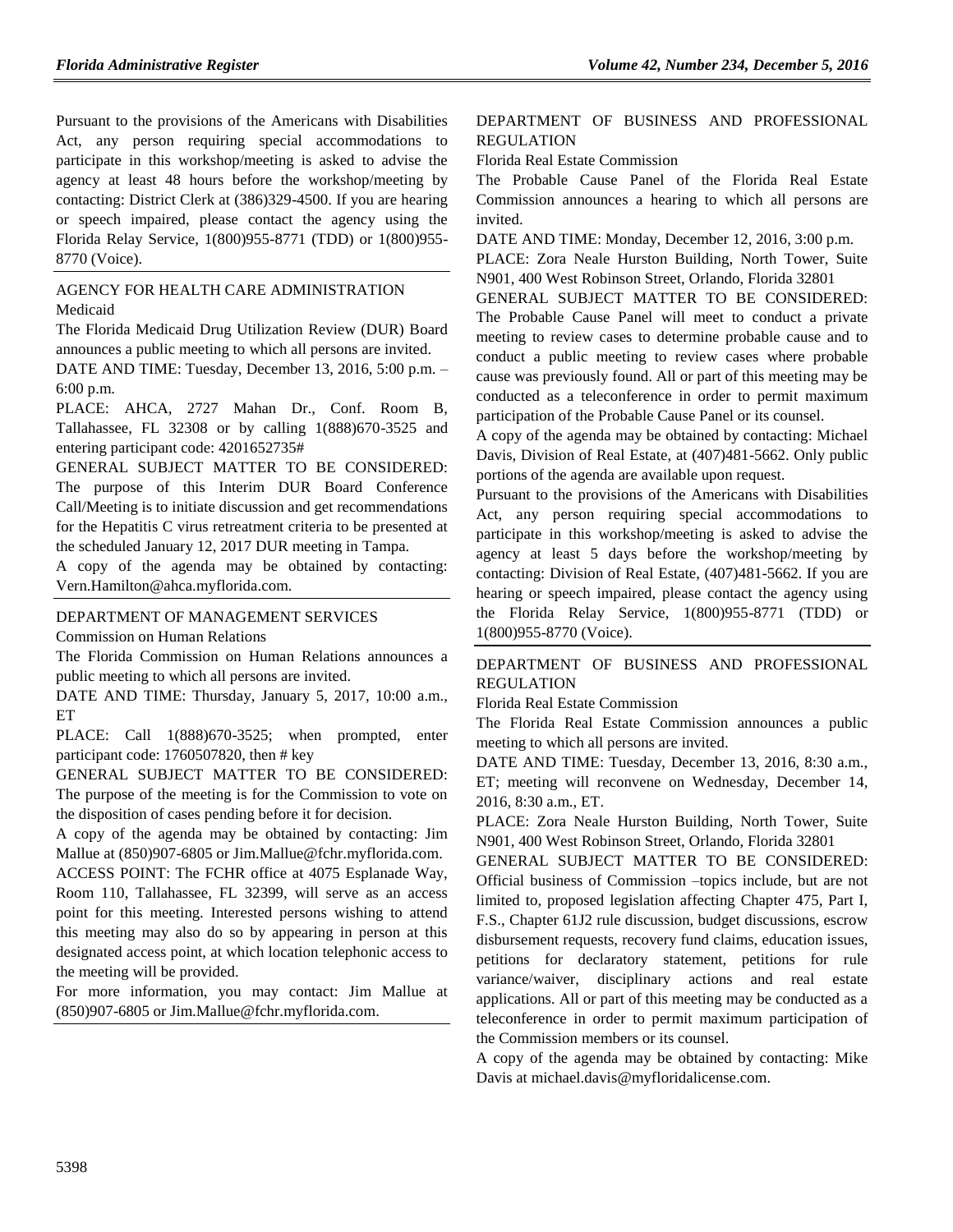Pursuant to the provisions of the Americans with Disabilities Act, any person requiring special accommodations to participate in this workshop/meeting is asked to advise the agency at least 5 days before the workshop/meeting by contacting: the Division of Real Estate, (407)481-5662. If you are hearing or speech impaired, please contact the agency using the Florida Relay Service, 1(800)955-8771 (TDD) or 1(800)955-8770 (Voice).

If any person decides to appeal any decision made by the Board with respect to any matter considered at this meeting or hearing, he/she will need to ensure that a verbatim record of the proceeding is made, which record includes the testimony and evidence from which the appeal is to be issued.

### [DEPARTMENT OF ENVIRONMENTAL PROTECTION](https://www.flrules.org/gateway/department.asp?id=62)

The Department of Environmental Protection announces a public meeting to which all persons are invited.

DATE AND TIME: December 14, 2016, 9:30 a.m.

PLACE: Public Works West Altamonte Operations Facility (Lake Lotus Training Room), 950 Calabria Drive, Altamonte Springs, FL 32714

GENERAL SUBJECT MATTER TO BE CONSIDERED: This is a meeting of the OSTDS advisory committee associated with the Wekiva River, Rock Springs Run, and Little Wekiva Canal Basin Management Action Plan (BMAP). Meeting items will include technical discussions on possible approaches for addressing onsite sewage treatment disposal system loadings to the Wekiva basin.

A copy of the agenda may be obtained by contacting: Moira Homann, Watershed Planning and Coordination Section, Florida Department of Environmental Protection, 2600 Blair Stone Road, MS 3565, Tallahassee, Florida 32399-2400, [Moira.Homann@dep.state.fl.us.](mailto:Moira.Homann@dep.state.fl.us)

Pursuant to the provisions of the Americans with Disabilities Act, any person requiring special accommodations to participate in this workshop/meeting is asked to advise the agency at least 48 hours before the workshop/meeting by contacting: Moira Homann, Watershed Planning and Coordination Section, Florida Department of Environmental Protection, 2600 Blair Stone Road, MS 3565, Tallahassee, Florida 32399-2400, [Moira.Homann@dep.state.fl.us.](mailto:Moira.Homann@dep.state.fl.us) If you are hearing or speech impaired, please contact the agency using the Florida Relay Service, 1(800)955-8771 (TDD) or 1(800)955-8770 (Voice).

For more information, you may contact: Moira Homann, Watershed Planning and Coordination Section, Florida Department of Environmental Protection, 2600 Blair Stone Road, MS 3565, Tallahassee, Florida 32399-2400, [Moira.Homann@dep.state.fl.us.](mailto:Moira.Homann@dep.state.fl.us)

[DEPARTMENT OF CHILDREN AND FAMILIES](https://www.flrules.org/gateway/department.asp?id=65)

[Substance Abuse Program](https://www.flrules.org/gateway/organization.asp?id=343)

The Department of Children and Families announces a public meeting to which all persons are invited.

DATE AND TIME: Thursday, December 8, 2016, 1:00 p.m. – 3:00 p.m.

PLACE: 1317 Winewood Blvd., Building 6, Conference Room A, Tallahassee, FL

GENERAL SUBJECT MATTER TO BE CONSIDERED: Suicide Prevention Coordinating Council.

A copy of the agenda may be obtained by contacting Suicide Prevention Coordinating Council (Council).

1. Welcome and Introductions

2. Approval of September 2016 Meeting Minutes

3. Updates

- Judy Broward: Suicide Prevention Day at the Capitol (April 6, 2017) and Mini Conference (April 4-5, 2017)
- Florida Linking Individuals Needing Care (FL LINC) and Pathways to Awareness, Service and Support Project
- Sofia Castro 2016 Annual Report of the Suicide Prevention Coordinating Council

4. New Business

- Sofia Castro- 2017 Council Meeting Schedule
- Sofia Castro and Council members who attended-Northwest and Northeast Collaborative Meetings
- Escambia County 160 suicide deaths from 2013-2015 and 17.3 suicide death rate. Brainstorm ways to decrease the number of deaths.
- 5. Council members and interested parties announcements
- 6. Next Meeting is April 5, 2017, 1:00 p.m. 3:00 p.m.
- 7. Adjourn

Pursuant to the provisions of the Americans with Disabilities Act, any person requiring special accommodations to participate in this workshop/meeting is asked to advise the agency at least 5 days before the workshop/meeting by contacting: [Sindie.Castro@myflfamilies.com.](mailto:Sindie.Castro@myflfamilies.com) If you are hearing or speech impaired, please contact the agency using the Florida Relay Service, 1(800)955-8771 (TDD) or 1(800)955-8770 (Voice).

If any person decides to appeal any decision made by the Board with respect to any matter considered at this meeting or hearing, he/she will need to ensure that a verbatim record of the proceeding is made, which record includes the testimony and evidence from which the appeal is to be issued.

For more information, you may contact: [Sindie.Castro@myflfamilies.com.](mailto:Sindie.Castro@myflfamilies.com)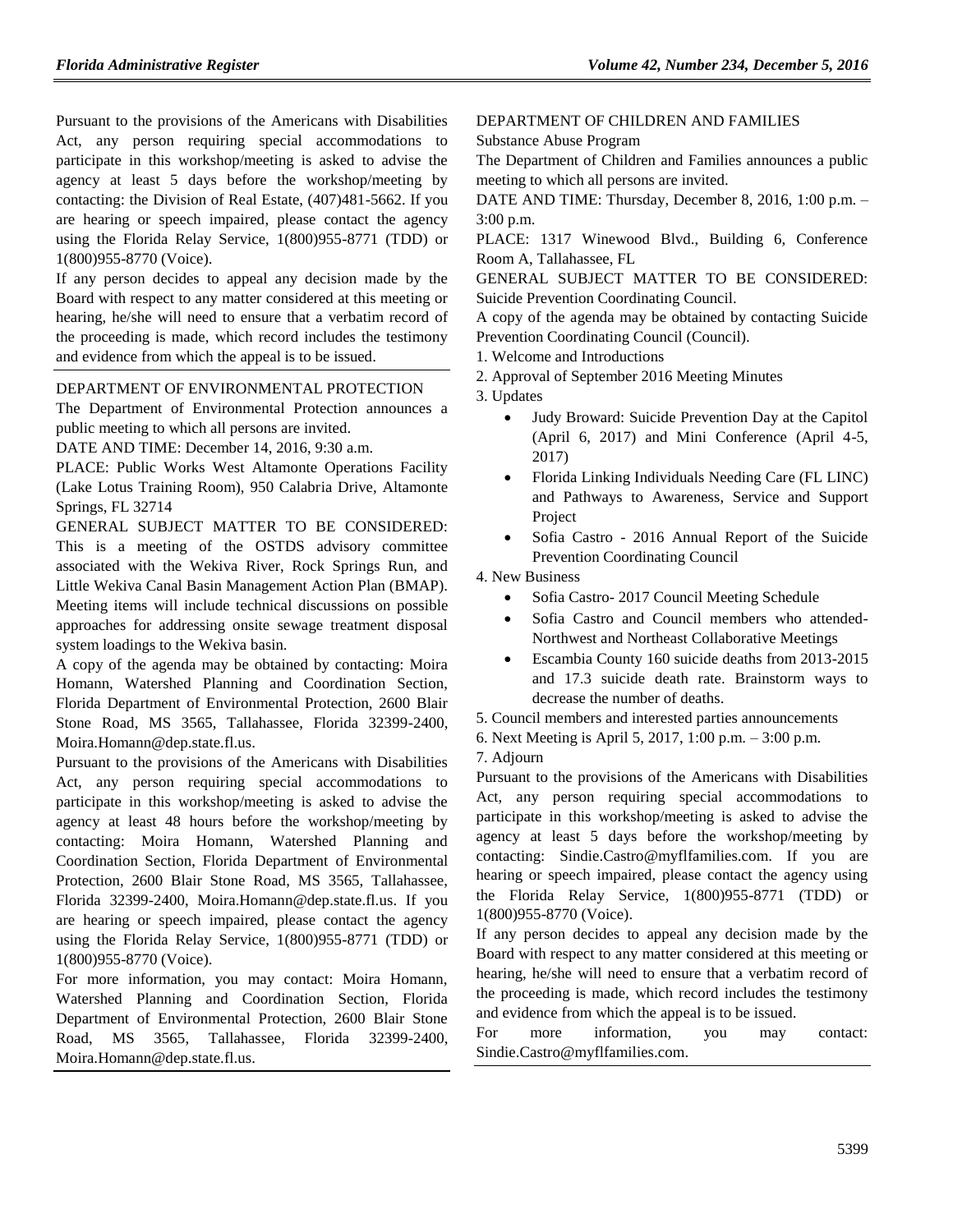#### [DEPARTMENT OF CHILDREN AND FAMILIES](https://www.flrules.org/gateway/department.asp?id=65) [Refugee Services](https://www.flrules.org/gateway/organization.asp?id=528)

The Miami-Dade Refugee Task Force announces a public meeting to which all persons are invited.

DATE AND TIME: Friday, April 14, 2017, 10:00 a.m. – 12:00 Noon

PLACE: Miami-Dade College, Wolfson Campus, 500 NE 2nd Avenue, Bldg. 3, Room 3208-09, Miami, FL 33132

GENERAL SUBJECT MATTER TO BE CONSIDERED: The purpose of the Miami-Dade Refugee Task Force meeting is to increase awareness of the refugee populations, share best practices, spot trends in refugee populations, build collaborations between agencies, help create good communication among service providers, get informed about upcoming community events, and discuss refugee program service needs and possible solutions to meeting those needs.

A copy of the agenda may be obtained by contacting: Lourdes Dysna-Leconte at (786)257-5173 or Taddese Fessehaye at (407)317-7335.

Pursuant to the provisions of the Americans with Disabilities Act, any person requiring special accommodations to participate in this workshop/meeting is asked to advise the agency at least 5 days before the workshop/meeting by contacting: Lourdes Dysna-Leconte or Taddese Fessehaye.

If you are hearing or speech impaired, please contact the agency using the Florida Relay Service, 1(800)955-8771 (TDD) or 1(800)955-8770 (Voice).

For more information, you may contact: Lourdes Dysna-Leconte at (786)257-5173 or Taddese Fessehaye at (407)317- 7335.

### [DEPARTMENT OF CHILDREN AND FAMILIES](https://www.flrules.org/gateway/department.asp?id=65)

[Refugee Services](https://www.flrules.org/gateway/organization.asp?id=528)

The Miami-Dade Refugee Task Force announces a public meeting to which all persons are invited.

DATE AND TIME: Friday, June 9, 2017, 10:00 a.m. – 12:00 Noon

PLACE: Miami-Dade College, Wolfson Campus, 500 NE 2nd Avenue, Bldg. 3, Room 3208-09, Miami, FL 33132

GENERAL SUBJECT MATTER TO BE CONSIDERED: The purpose of the Miami-Dade Refugee Task Force meeting is to increase awareness of the refugee populations, share best practices, spot trends in refugee populations, build collaborations between agencies, help create good communication among service providers, get informed about upcoming community events, and discuss refugee program service needs and possible solutions to meeting those needs.

A copy of the agenda may be obtained by contacting: Lourdes Dysna-Leconte at (786)257-5173 or Taddese Fessehaye at (407)317-7335.

Pursuant to the provisions of the Americans with Disabilities Act, any person requiring special accommodations to participate in this workshop/meeting is asked to advise the agency at least 5 days before the workshop/meeting by contacting: Lourdes Dysna-Leconte at (786)257-5173 or Taddese Fessehaye at (407)317-7335. If you are hearing or speech impaired, please contact the agency using the Florida Relay Service, 1(800)955-8771 (TDD) or 1(800)955-8770 (Voice).

For more information, you may contact: Lourdes Dysna-Leconte at (786)257-5173 or Taddese Fessehaye at (407)317- 7335.

#### [DEPARTMENT OF CHILDREN AND FAMILIES](https://www.flrules.org/gateway/department.asp?id=65) [Refugee Services](https://www.flrules.org/gateway/organization.asp?id=528)

The Miami-Dade Refugee Task Force announces a public meeting to which all persons are invited.

DATE AND TIME: Friday, August 11, 2017, 10:00 a.m. – 12:00 Noon

PLACE: Miami-Dade College, Wolfson Campus, 500 NE 2nd Avenue, Bldg. 3, Room 3208-09, Miami, FL 33132

GENERAL SUBJECT MATTER TO BE CONSIDERED: The purpose of the Miami-Dade Refugee Task Force meeting is to increase awareness of the refugee populations, share best practices, spot trends in refugee populations, build collaborations between agencies, help create good communication among service providers, get informed about upcoming community events, and discuss refugee program service needs and possible solutions to meeting those needs.

A copy of the agenda may be obtained by contacting: Lourdes Dysna-Leconte at (786)257-5173 or Taddese Fessehaye at (407)317-7335.

Pursuant to the provisions of the Americans with Disabilities Act, any person requiring special accommodations to participate in this workshop/meeting is asked to advise the agency at least 5 days before the workshop/meeting by contacting: Lourdes Dysna-Leconte at (786) 257-5173 or Taddese Fessehaye at (407) 317-7335. If you are hearing or speech impaired, please contact the agency using the Florida Relay Service, 1(800)955-8771 (TDD) or 1(800)955-8770 (Voice).

For more information, you may contact: Lourdes Dysna-Leconte at (786)257-5173 or Taddese Fessehaye at (407)317- 7335.

### [DEPARTMENT OF CHILDREN AND FAMILIES](https://www.flrules.org/gateway/department.asp?id=65) [Refugee Services](https://www.flrules.org/gateway/organization.asp?id=528)

The Miami-Dade Refugee Task Force announces a public meeting to which all persons are invited.

DATE AND TIME: Friday, October 13, 2017, 10:00 a.m. – 12:00 Noon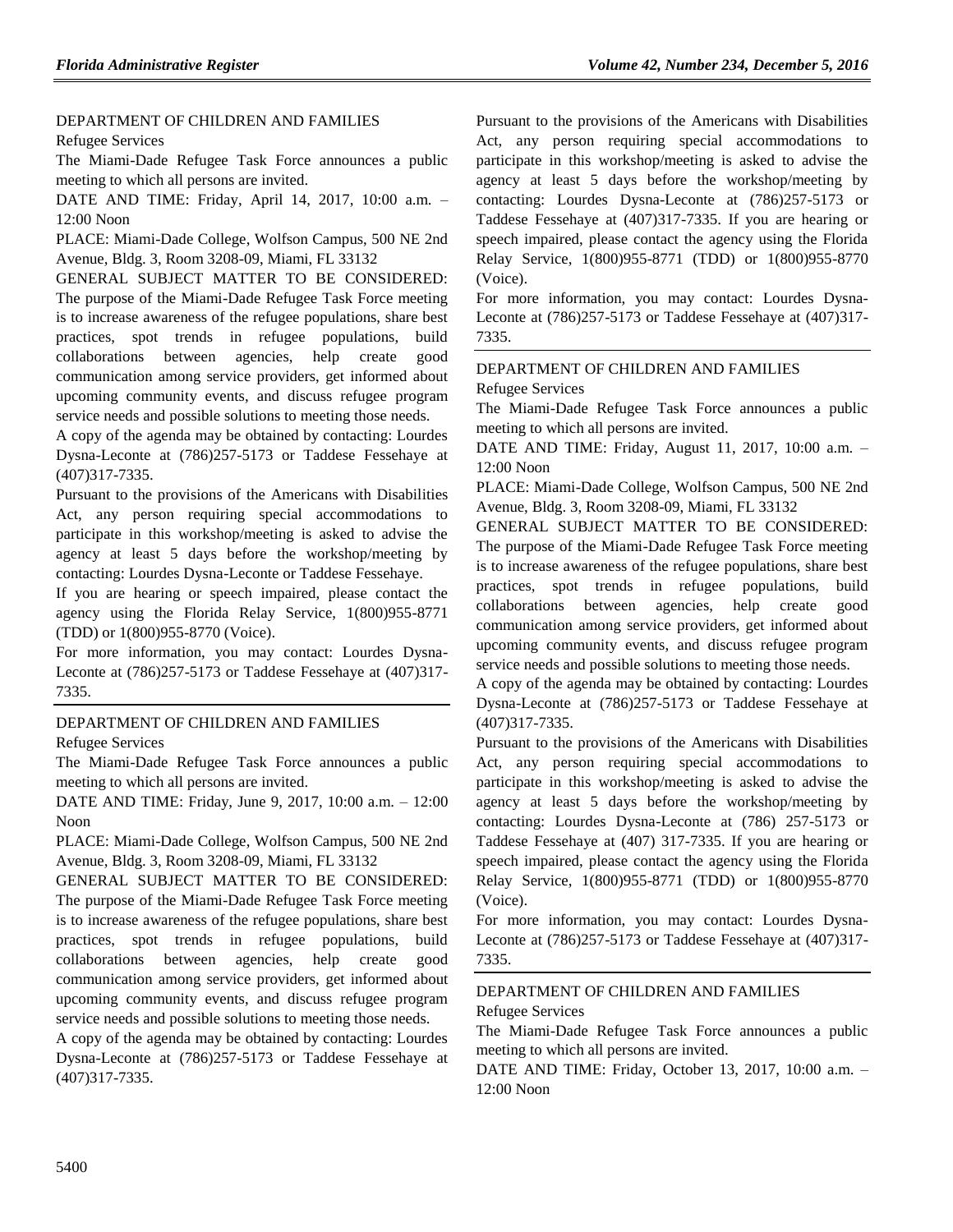PLACE: Miami-Dade College, Wolfson Campus, 500 NE 2nd Avenue, Bldg. 3, Room 3208-09, Miami, FL 33132

GENERAL SUBJECT MATTER TO BE CONSIDERED: The purpose of the Miami-Dade Refugee Task Force meeting is to increase awareness of the refugee populations, share best practices, spot trends in refugee populations, build collaborations between agencies, help create good communication among service providers, get informed about upcoming community events, and discuss refugee program service needs and possible solutions to meeting those needs.

A copy of the agenda may be obtained by contacting: Lourdes Dysna-Leconte at (786)257-5173 or Taddese Fessehaye at (407)317-7335.

Pursuant to the provisions of the Americans with Disabilities Act, any person requiring special accommodations to participate in this workshop/meeting is asked to advise the agency at least 5 days before the workshop/meeting by contacting: Lourdes Dysna-Leconte at (786)257-5173 or Taddese Fessehaye at (407)317-7335. If you are hearing or speech impaired, please contact the agency using the Florida Relay Service, 1(800)955-8771 (TDD) or 1(800)955-8770 (Voice).

For more information, you may contact: Lourdes Dysna-Leconte at (786)257-5173 or Taddese Fessehaye at (407)317- 7335.

[DEPARTMENT OF CHILDREN AND FAMILIES](https://www.flrules.org/gateway/department.asp?id=65)

[Refugee Services](https://www.flrules.org/gateway/organization.asp?id=528)

The Miami-Dade Refugee Task Force announces a public meeting to which all persons are invited.

DATE AND TIME: Friday, December 8, 2017, 10:00 a.m. – 12:00 Noon

PLACE: Miami-Dade College, Wolfson Campus, 500 NE 2nd Avenue, Bldg. 3, Room 3208-09, Miami, FL 33132

GENERAL SUBJECT MATTER TO BE CONSIDERED: The purpose of the Miami-Dade Refugee Task Force meeting is to increase awareness of the refugee populations, share best practices, spot trends in refugee populations, build collaborations between agencies, help create good communication among service providers, get informed about upcoming community events, and discuss refugee program service needs and possible solutions to meeting those needs.

A copy of the agenda may be obtained by contacting: Lourdes Dysna-Leconte at (786)257-5173 or Taddese Fessehaye at (407)317-7335.

Pursuant to the provisions of the Americans with Disabilities Act, any person requiring special accommodations to participate in this workshop/meeting is asked to advise the agency at least 5 days before the workshop/meeting by contacting: Lourdes Dysna-Leconte at (786)257-5173 or Taddese Fessehaye at (407)317-7335. If you are hearing or speech impaired, please contact the agency using the Florida Relay Service, 1(800)955-8771 (TDD) or 1(800)955-8770 (Voice).

For more information, you may contact: Lourdes Dysna-Leconte at (786)257-5173 or Taddese Fessehaye at (407)317- 7335.

### [DEPARTMENT OF CHILDREN AND FAMILIES](https://www.flrules.org/gateway/department.asp?id=65) [Refugee Services](https://www.flrules.org/gateway/organization.asp?id=528)

The Jacksonville Area Refugee Task Force announces a public meeting to which all persons are invited.

DATE AND TIME: Wednesday, March 8, 2017, 1:30 p.m. – 3:30 p.m.

PLACE: Jacksonville Baptist Association, 2700 University Boulevard South, Jacksonville, FL 32216

GENERAL SUBJECT MATTER TO BE CONSIDERED: The purpose of the Jacksonville Area Refugee Task Force meeting is to increase awareness of the refugee populations, share best practices, spot trends in refugee populations, build collaborations between agencies, help create good communication among service providers, get informed about upcoming community events, and discuss refugee program service needs and possible solutions to meeting those needs.

A copy of the agenda may be obtained by contacting: Debbie Ansbacher at (904)524-1316 or Taddese Fessehaye at (407)317-7335.

Pursuant to the provisions of the Americans with Disabilities Act, any person requiring special accommodations to participate in this workshop/meeting is asked to advise the agency at least 5 days before the workshop/meeting by contacting: Debbie Ansbacher at (904)524-1316 or Taddese Fessehaye at (407)317-7335. If you are hearing or speech impaired, please contact the agency using the Florida Relay Service, 1(800)955-8771 (TDD) or 1(800)955-8770 (Voice).

For more information, you may contact: Debbie Ansbacher at (904)524-1316 or Taddese Fessehaye at (407)317-7335.

# [DEPARTMENT OF CHILDREN AND FAMILIES](https://www.flrules.org/gateway/department.asp?id=65)

[Refugee Services](https://www.flrules.org/gateway/organization.asp?id=528)

The Jacksonville Area Refugee Task Force announces a public meeting to which all persons are invited.

DATE AND TIME: Wednesday, May 10, 2017, 1:30 p.m. – 3:30 p.m.

PLACE: Jacksonville Baptist Association, 2700 University Boulevard South, Jacksonville, FL 32216

GENERAL SUBJECT MATTER TO BE CONSIDERED: The purpose of the Jacksonville Area Refugee Task Force meeting is to increase awareness of the refugee populations, share best practices, spot trends in refugee populations, build collaborations between agencies, help create good communication among service providers, get informed about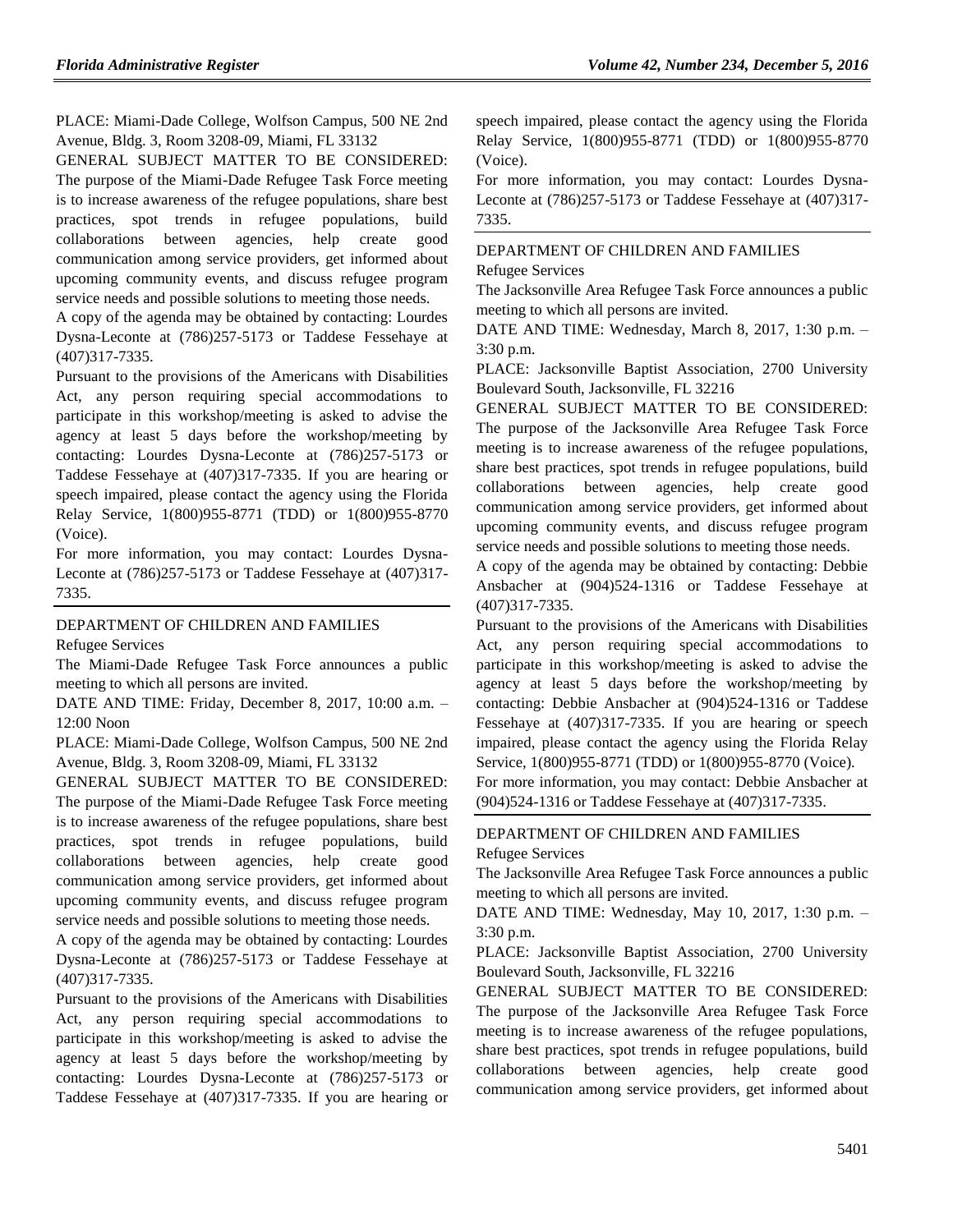upcoming community events, and discuss refugee program service needs and possible solutions to meeting those needs.

A copy of the agenda may be obtained by contacting: Debbie Ansbacher at (904)524-1316 or Taddese Fessehaye at (407)317-7335.

Pursuant to the provisions of the Americans with Disabilities Act, any person requiring special accommodations to participate in this workshop/meeting is asked to advise the agency at least 5 days before the workshop/meeting by contacting: Debbie Ansbacher at (904)524-1316 or Taddese Fessehaye at (407)317-7335. If you are hearing or speech impaired, please contact the agency using the Florida Relay Service, 1(800)955-8771 (TDD) or 1(800)955-8770 (Voice).

For more information, you may contact: Debbie Ansbacher at (904)524-1316 or Taddese Fessehaye at (407)317-7335.

### [FISH AND WILDLIFE CONSERVATION COMMISSION](https://www.flrules.org/gateway/department.asp?id=68)

The Fish and Wildlife Foundation of Florida announces a public meeting to which all persons are invited.

DATE AND TIME: December 14, 2016, 2:00 p.m. – 4:00 p.m.

PLACE: The public may participate in the call in Suite 100, Marathon Building, 2574 Seagate Dr., Tallahassee

Please call (850)921-1144 for admittance into the Marathon Building.

GENERAL SUBJECT MATTER TO BE CONSIDERED: The Board of Directors of the Fish & Wildlife Foundation of Florida will conduct administrative business of the Foundation including the President update, Marketing update and Financial update.

A copy of the agenda may be obtained by contacting: Mr. Will Bradford, P.O. Box 11010, Tallahassee, Florida 32302, (850)921-1144.

Pursuant to the provisions of the Americans with Disabilities Act, any person requiring special accommodations to participate in this workshop/meeting is asked to advise the agency at least 5 days before the workshop/meeting by contacting: the ADA Coordinator, at (850)488-6411. If you are hearing or speech impaired, please contact the agency using the Florida Relay Service, 1(800)955-8771 (TDD) or 1(800)955-8770 (Voice).

For more information, you may contact: Mr. Will Bradford, P.O. Box 11010, Tallahassee, Florida 32302, (850)921-1144.

### [FLORIDA AUTOMOBILE JOINT UNDERWRITING](https://www.flrules.org/gateway/organization.asp?id=570)  [ASSOCIATION](https://www.flrules.org/gateway/organization.asp?id=570)

The Florida Automobile Joint Underwriting Association announces a telephone conference call to which all persons are invited.

DATE AND TIME: Friday, December 16, 2016, 10:00 a.m. PLACE: Conference call: 1(877)826-6967, participant code: 2867636526#

GENERAL SUBJECT MATTER TO BE CONSIDERED: Receive and discuss the report from the ad hoc Vendor Review regarding the FAJUA vendor for Policy Administration and any other matters that may come before the Board.

A copy of the agenda may be obtained by contacting: Sharon Neal, 1425 Piedmont Drive, East, Suite 201-A, Tallahassee, Florida 32308, (850)681-2003, [sneal@fajua.org.](mailto:sneal@fajua.org)

### [FLORIDA DEVELOPMENT FINANCE CORPORATION](https://www.flrules.org/gateway/organization.asp?id=941)

The Florida Resiliency and Energy District announces a public meeting to which all persons are invited.

DATE AND TIME: December 8, 2016, 9:00a.m.

PLACE: Sawgrass Marriott, Patron's Board Room, 1000 PGA Tour Boulevard, Ponte Vedra Beach, FL 32082

GENERAL SUBJECT MATTER TO BE CONSIDERED:

- Election of Officers
- Presentation of Draft By-Laws
- **•** Orientation
- Ratification of new FRED Members
- Approval of Amended and Restated FRED Interlocal Agreement & Limited Purpose Party Membership Agreement

A copy of the agenda may be obtained by contacting Jennifer Jenkins, FDFC Administrative Coordinator, (407)956-5658.

Pursuant to the provisions of the Americans with Disabilities Act, any person requiring special accommodations to participate in this workshop/meeting is asked to advise the agency at least 1 day before the workshop/meeting by contacting: Jennifer Jenkins, FDFC Administrative Coordinator, (407)956-5658. If you are hearing or speech impaired, please contact the agency using the Florida Relay Service, 1(800)955-8771 (TDD) or 1(800)955-8770 (Voice).

If any person decides to appeal any decision made by the Board with respect to any matter considered at this meeting or hearing, he/she will need to ensure that a verbatim record of the proceeding is made, which record includes the testimony and evidence from which the appeal is to be issued.

For more information, you may contact: Jennifer Jenkins, FDFC Administrative Coordinator, (407)956-5658.

### [FLORIDA DEVELOPMENT FINANCE CORPORATION](https://www.flrules.org/gateway/organization.asp?id=941)

The Florida Resiliency and Energy District announces a hearing to which all persons are invited.

DATE AND TIME: December 8, 2016, 9:30 a.m.

PLACE: Sawgrass Marriott, Patron's Board Room, 1000 PGA Tour Boulevard, Ponte Vedra Beach, FL 32082

GENERAL SUBJECT MATTER TO BE CONSIDERED: Resolution No. F16-01; consider adoption of Notice of Intent Resolution relating to collection of special assessments on November 2017 ad valorem tax bill.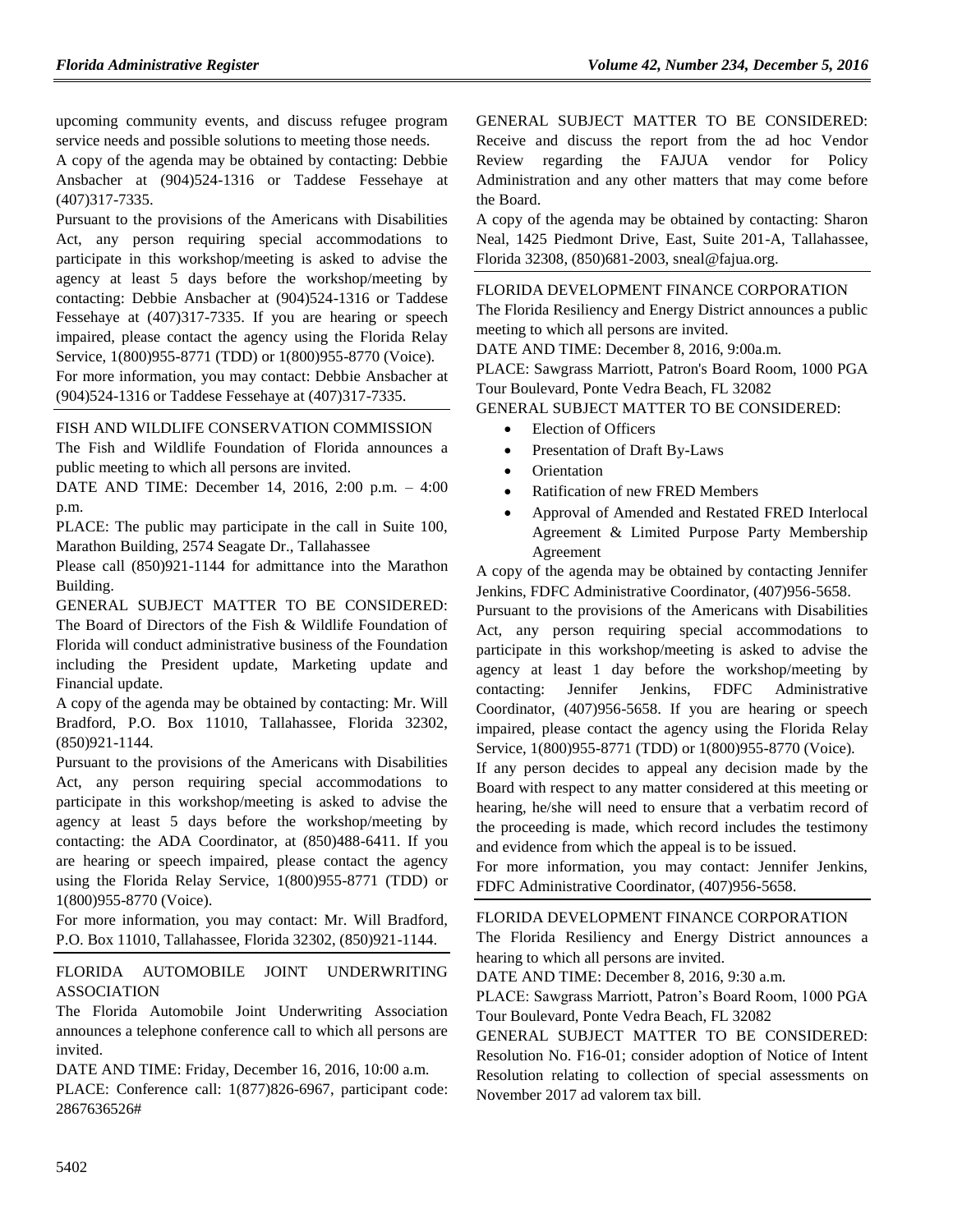A copy of the agenda may be obtained by contacting: Jennifer Jenkins, FDFC Administrative Coordinator, (407)956-5658.

Pursuant to the provisions of the Americans with Disabilities Act, any person requiring special accommodations to participate in this workshop/meeting is asked to advise the agency at least 1 day before the workshop/meeting by contacting: Jennifer Jenkins, FDFC Administrative Coordinator, (407)956-5658. If you are hearing or speech impaired, please contact the agency using the Florida Relay Service, 1(800)955-8771 (TDD) or 1(800)955-8770 (Voice).

If any person decides to appeal any decision made by the Board with respect to any matter considered at this meeting or hearing, he/she will need to ensure that a verbatim record of the proceeding is made, which record includes the testimony and evidence from which the appeal is to be issued.

For more information, you may contact: Jennifer Jenkins, FDFC Administrative Coordinator, (407)956-5658.

### [SOUTH FLORIDA COMMUNITY CARE NETWORK](https://www.flrules.org/gateway/organization.asp?id=1130)

The South Florida Community Care Network, LLC d/b/a Community Care Plan announces a public meeting to which all persons are invited.

DATE AND TIME: December 8, 2016, 3:30 p.m.

PLACE: South Florida Community Care Network, LLC d/b/a Community Care Plan, 1643 NW 136th Avenue, Bldg. H, 2nd Floor, Sunrise, Florida 33323

GENERAL SUBJECT MATTER TO BE CONSIDERED: Meeting of the Member Compliance/Internal Audit Committee to discuss general matters.

A copy of the agenda may be obtained by contacting: Crystal Quirin at [cquirin@ccpcares.org](mailto:cquirin@ccpcares.org) or (954)622-3224.

Pursuant to the provisions of the Americans with Disabilities Act, any person requiring special accommodations to participate in this workshop/meeting is asked to advise the agency at least 3 days before the workshop/meeting by contacting: Susan Mansolillo at [SMansolillo@ccpcares.org](mailto:SMansolillo@ccpcares.org) or (954)622-3232. If you are hearing or speech impaired, please contact the agency using the Florida Relay Service, 1(800)955-8771 (TDD) or 1(800)955-8770 (Voice).

If any person decides to appeal any decision made by the Board with respect to any matter considered at this meeting or hearing, he/she will need to ensure that a verbatim record of the proceeding is made, which record includes the testimony and evidence from which the appeal is to be issued.

For more information, you may contact: F. Philip Blank, Esq., counsel for South Florida Community Care Network, LLC, at [phil@blanklaw.com](mailto:phil@blanklaw.com) or (850)508-4683.

# Section VII Notice of Petitions and Dispositions Regarding Declaratory Statements

### [DEPARTMENT OF BUSINESS AND PROFESSIONAL](https://www.flrules.org/gateway/department.asp?id=61)  [REGULATION](https://www.flrules.org/gateway/department.asp?id=61)

[Florida Real Estate Commission](https://www.flrules.org/gateway/organization.asp?id=283)

NOTICE IS HEREBY GIVEN that the Florida Real Estate Commission has issued an order disposing of the petition for declaratory statement filed by Don J. Milner, attorney with Fennemore Craig, P.C. on behalf of Retirement Housing Foundation and Foundation Property Management on January 7, 2015. The following is a summary of the agency's disposition of the petition:

The Notice of Petition for Declaratory Statement was published in Vol. 41, No. 14, of the January 22, 2015 Florida Administrative Register. The Commission considered the Petition at duly-noticed public meetings on February 17, 2015 and March 17, 2015. The Petition sought the Commission's interpretation of Sections 475.011(2) and (4), F.S., and further sought an opinion on whether Petitioners are exempt from the requirement of having a real estate license, when providing property management services including maintenance, operations management, and leasing services for Petitioner's affiliate companies' real property. The Commission grants the petition because: the Commission finds that the Petitioners are exempt pursuant to §§ 475.011(2) and (4), Florida Statutes, from maintaining a Florida real estate broker or agent license when Petitioners' salaried or hourly employees provide property management services including maintenance, advertising, operations management, and leasing for real property which is owned by the Petitioners' affiliated companies.

A copy of the Order Disposing of the Petition for Declaratory Statement may be obtained by contacting: Lori Crawford, Executive Director, Division of Real Estate, 400 West Robinson Street, Suite N801, Orlando, Florida 32801.

### [DEPARTMENT OF BUSINESS AND PROFESSIONAL](https://www.flrules.org/gateway/department.asp?id=61)  [REGULATION](https://www.flrules.org/gateway/department.asp?id=61)

### [Florida Real Estate Commission](https://www.flrules.org/gateway/organization.asp?id=283)

NOTICE IS HEREBY GIVEN that the Florida Real Estate Commission has declined to rule on the petition for declaratory statement filed by David Berner on behalf of Southeast Land Consultants, Inc. on May 16, 2016. The following is a summary of the agency's declination of the petition: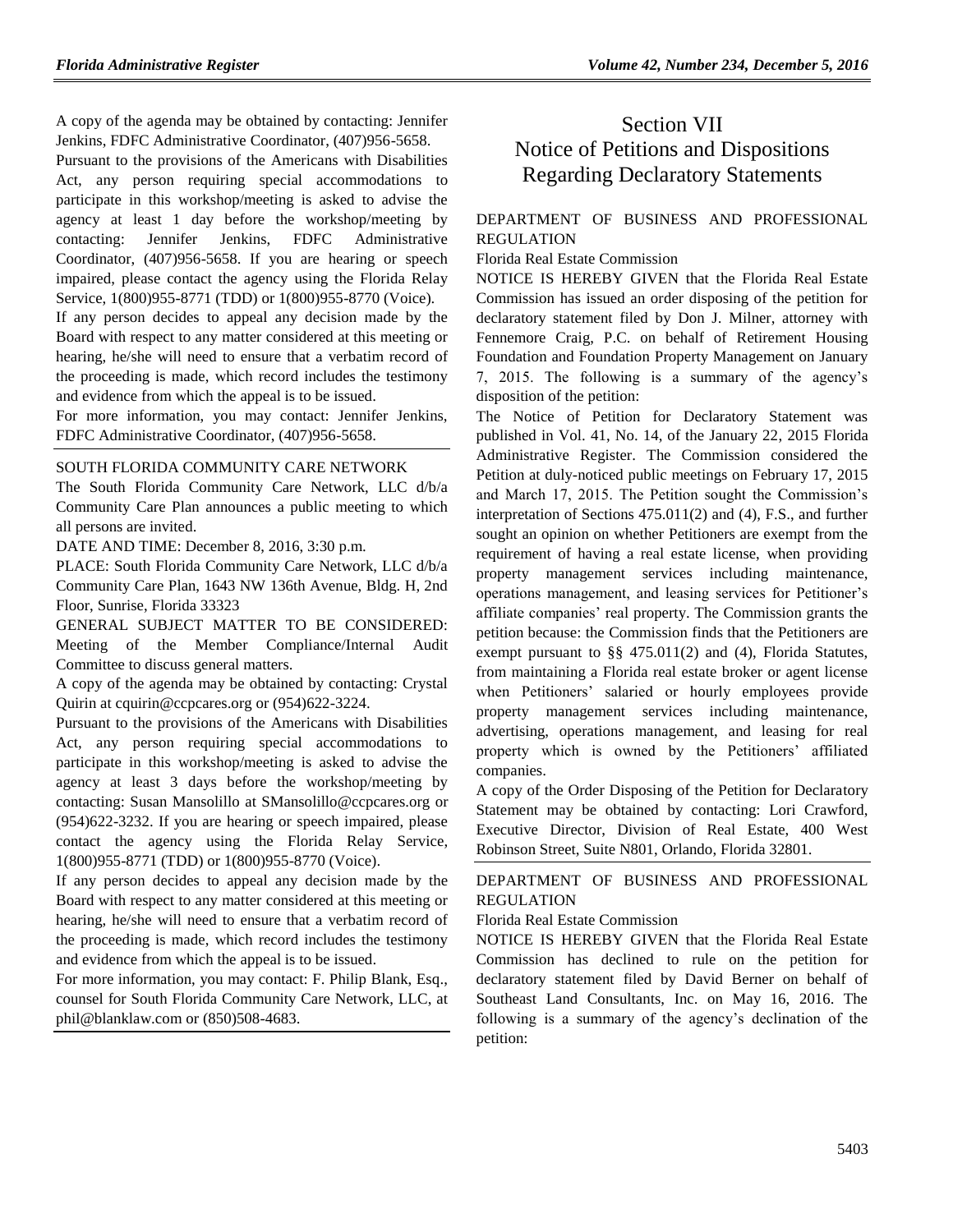The Notice of Petition for Declaratory Statement was published in Vol. 42, No. 103, of the May 26, 2016 Florida Administrative Register. The Commission considered the Petition at a duly-noticed public meeting on June 14, 2016. The Petition sought the Commission's interpretation of Sections 475.41 and 475.42, F.S., and further sought an opinion on whether a commission can be paid to an unlicensed single member LLC. The Commission denies the petition because: the Commission finds that the Petitioner has not demonstrated that he has standing; Rule 28-105.001, F.A.C., provides that a declaratory statement is not the appropriate means for determining the conduct of another person; some commissions have already been paid, so conduct has already occurred; the Petitioner has no case or controversy in this matter; and litigation may be ongoing or imminent.

A copy of the Order Declining of the Petition for Declaratory Statement may be obtained by contacting: Lori Crawford, Executive Director, Division of Real Estate, 400 West Robinson Street, Suite N801, Orlando, Florida 32801.

[DEPARTMENT OF BUSINESS AND PROFESSIONAL](https://www.flrules.org/gateway/department.asp?id=61)  [REGULATION](https://www.flrules.org/gateway/department.asp?id=61)

[Florida Real Estate Commission](https://www.flrules.org/gateway/organization.asp?id=283)

NOTICE IS HEREBY GIVEN that the Florida Real Estate Commission has received the petition for declaratory statement from BrokerNation Real Estate Inc. ("BNRE") The petition seeks the agency's opinion as to the applicability of Florida Statutes  $475.25(1)(a)$  and  $475.25(1)(h)$ , as it applies to the petitioner.

The Florida Real Estate Commission has received a Petition for Declaratory Statement filed on behalf of BrokerNation Real Estate Inc. ("BNRE"), on November 23, 2016. Petitioner seeks a declaratory statement to determine if Florida Statutes  $475.25(1)(a)$  and  $475.25(1)(h)$  are violated by the Petitioner's compensation of independent contractor recruiters based on a percentage of the Petitioner's gross revenue, which is derived from monthly / yearly membership fees as well as administrative fees for closings and rentals paid by licensed brokers and sales associates with the Petitioner. Except for good cause shown, motions for leave to intervene must be filed within 21 days after publication of this notice.

A copy of the Petition for Declaratory Statement may be obtained by contacting: Lori Crawford, Executive Director, Florida Real Estate Commission, 400 West Robinson Street, N801, Orlando, FL 32801, (850)487-1395.

#### [DEPARTMENT OF FINANCIAL SERVICES](https://www.flrules.org/gateway/department.asp?id=69) [Finance](https://www.flrules.org/gateway/organization.asp?id=524)

NOTICE IS HEREBY GIVEN that the Office of Financial Regulation received a petition for declaratory statement from Lux Vending, Inc., on September 9, 2016. The original Notice was filed in the FAR Volume 42, Number 174. The petition seeks the agency's opinion as to the applicability of Chapter 560, Florida Statutes, as it applies to the petitioner.

The petition sought a declaratory statement from the Office on whether Petitioner's proposed business model (of operating kiosks in the State of Florida for the sale of bitcoin from its own inventory at one or more Company-owned bitcoin kiosks) falls within the Florida Money Transmitter Statute, Chapter 560, Florida Statutes.

On November 28, 2016 the Petition was withdrawn.

A copy of the Petition for Declaratory Statement may be obtained by contacting: Agency Clerk, Office of Financial Regulation, P.O. Box 8050, Tallahassee, Florida 32314-8050, (850)410-9784, [Agency.Clerk@flofr.com.](mailto:Agency.Clerk@flofr.com)

# Section VIII Notice of Petitions and Dispositions Regarding the Validity of Rules

Notice of Petition for Administrative Determination has been filed with the Division of Administrative Hearings on the following rules:

### **NONE**

Notice of Disposition of Petition for Administrative Determination has been filed with the Division of Administrative Hearings on the following rules:

# **NONE**

Section IX Notice of Petitions and Dispositions Regarding Non-rule Policy Challenges

# **NONE**

Section X Announcements and Objection Reports of the Joint Administrative Procedures Committee

NONE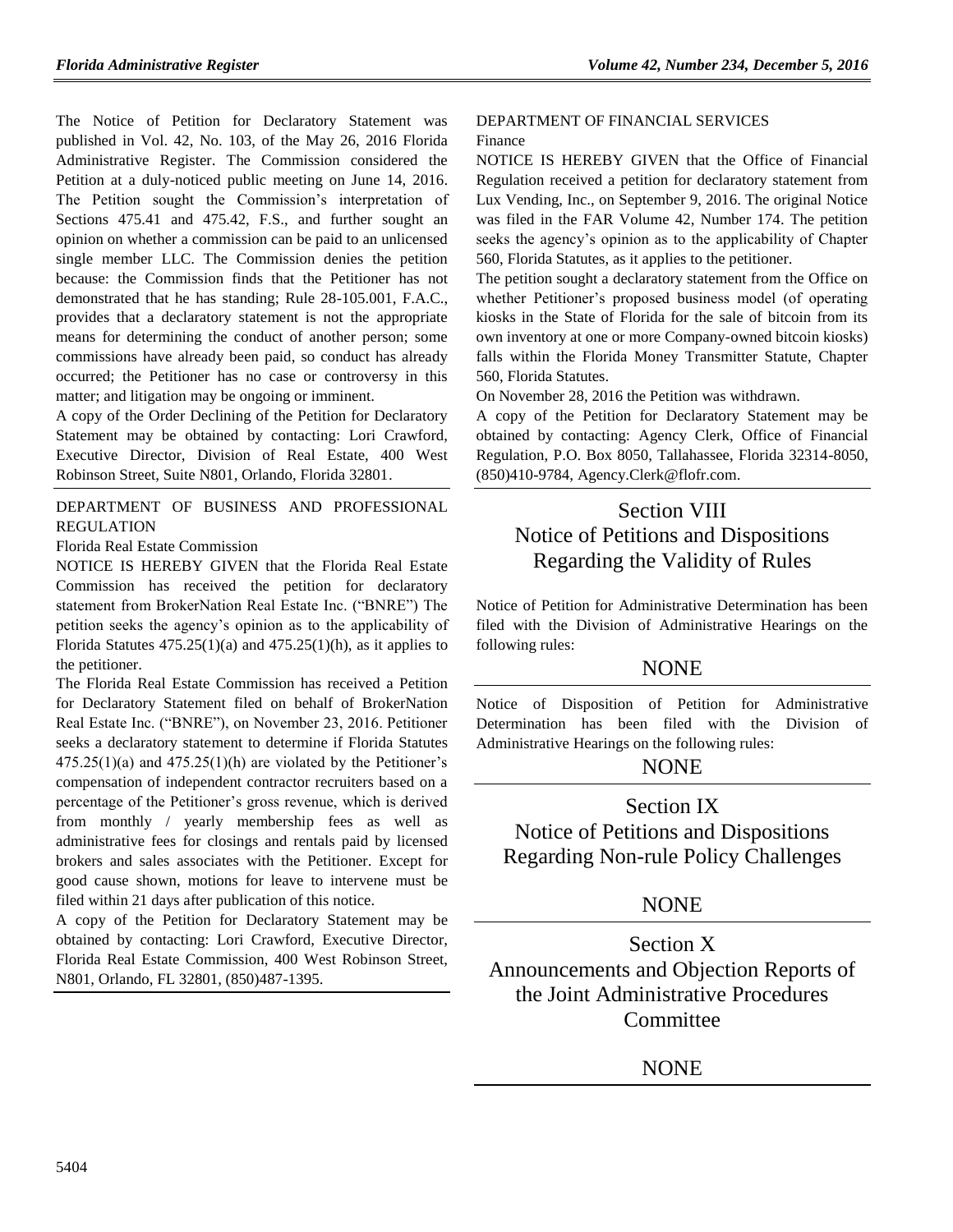# Section XI Notices Regarding Bids, Proposals and Purchasing

### [DEPARTMENT OF EDUCATION](https://www.flrules.org/gateway/department.asp?id=6)

[University of North Florida](https://www.flrules.org/gateway/organization.asp?id=207)

### NOTICE TO PROFESSIONAL CONSULTANTS REQUEST FOR QUALIFICATIONS RFQ 17-08 - CIVIL ENGINEER FOR UNF TRANSPORTATION IMPROVEMENTS

The University of North Florida Board of Trustees, a public body corporate, announces that professional services are required in the discipline of civil engineering for three proposed transportation improvement projects located at or adjacent to the University of North Florida, 1 UNF Drive, Jacksonville, FL 32224.

### Project information

The scope of services includes providing complete engineering design and construction administration for three proposed transportation improvement projects: (1) the construction of a new multi-use path along Central Parkway from St. Johns Bluff Road to (2) the northern extension of Eco Road to Central Parkway and (3) the northern extension of Osprey Ridge Road to Varsity Lane. See the bid documents for caveats and further clarifications of the project scope.

The proposed schedule for this project is:

| December 16, 2016, 2:00 p.m. |
|------------------------------|
| January 10, 2017, 2:00 p.m.  |
|                              |
|                              |
|                              |

Firms wishing to apply for consideration shall submit a Letter of Application/Interest with the appropriate documents from RFQ 17-08 titled Civil Engineer for UNF Transportation Improvements.

The Letter of Application should have attached:

1. The most recent version of the "Professional Qualifications Supplement," completed by the applicant. Applications on any other form will not be considered.

2. A copy of the applicant's current Professional Registration Certificate from the appropriate governing board. An applicant must be properly registered at the time of application to practice its profession in the State of Florida. If the applicant is a corporation, it must be chartered by the Florida Department of State to operate in Florida.

3. Seven complete copies of the above requested data bound and in the order listed above. Applications which do not comply with the above instructions may be disqualified. Application materials will not be returned.

Minority business participation is strongly recommended and supported by the University of North Florida.

Blanket professional liability insurance will be required for this project in the amount of \$2,000,000 and will be provided as part of the Basic Services (each, aggregate and per occurrence).

As required by §287.133, Fla. Stat., a consultant may not submit a proposal for this project if it is on the convicted vendor list for a public entity crime committed within the past 36 months. The selected consultant must warrant that it will neither utilize the services of, nor contract with, any supplier, subcontractor or consultant in excess of \$15,000 in connection with this project for a period of 36 months from the date of their being placed on the convicted vendor list.

Professional Qualifications Supplemental forms, descriptive project information and selection criteria may be obtained online at the UNF Procurement Services website at [http://www.unf.edu/procurement/.](http://www.unf.edu/procurement/)

Submit one original and six complete copies of submittals per directions. RFQ submittals must be received no later than 2:00 p.m. on January 10, 2017. Facsimile (fax) or email submittals are not acceptable and will not be considered.

### [DEPARTMENT OF CHILDREN AND FAMILIES](https://www.flrules.org/gateway/department.asp?id=65)

WINDOW REPLACEMENT, FLORIDA STATE HOSPITAL Proposals are requested from QUALIFIED GENERAL OR BUILDING CONTRACTORS by the State of Florida, Department of Children and Families, hereinafter referred to as OWNER, for the construction of:

PROJECT NO: DCF – 17201020 WINDOW REPLACEMENT TO BUILDING NUMBER 1028 SPECIALTY CARE

SITE: Florida State Hospital, Chattahoochee, Florida

PREQUALIFICATION: Each prime Bidder shall be statecertified in accordance with Chapter 489, Florida Statutes, as a General or Building Contractor. Bids from firms not able to furnish proof of the required certification are subject to disqualification.

PROPOSAL: Bids must be submitted in full in accordance with the requirements of the Drawings and the General and Technical Specifications, which may be examined and obtained from the ARCHITECT/ENGINEER:

A/E: Department of Children and Families, Office of General Services, Design, and Construction. 1317 Winewood Blvd., Building #3, Room 205-G, Tallahassee, Florida 32399-0700 TEL#: (850)717-4011

E-MAIL: [bill.bridges@myflfamilies.com](mailto:bill.bridges@myflfamilies.com)

BID DOCUMENTS: Full sets of Drawings and Specifications may be purchased from the ARCHITECT/ENGINEER, by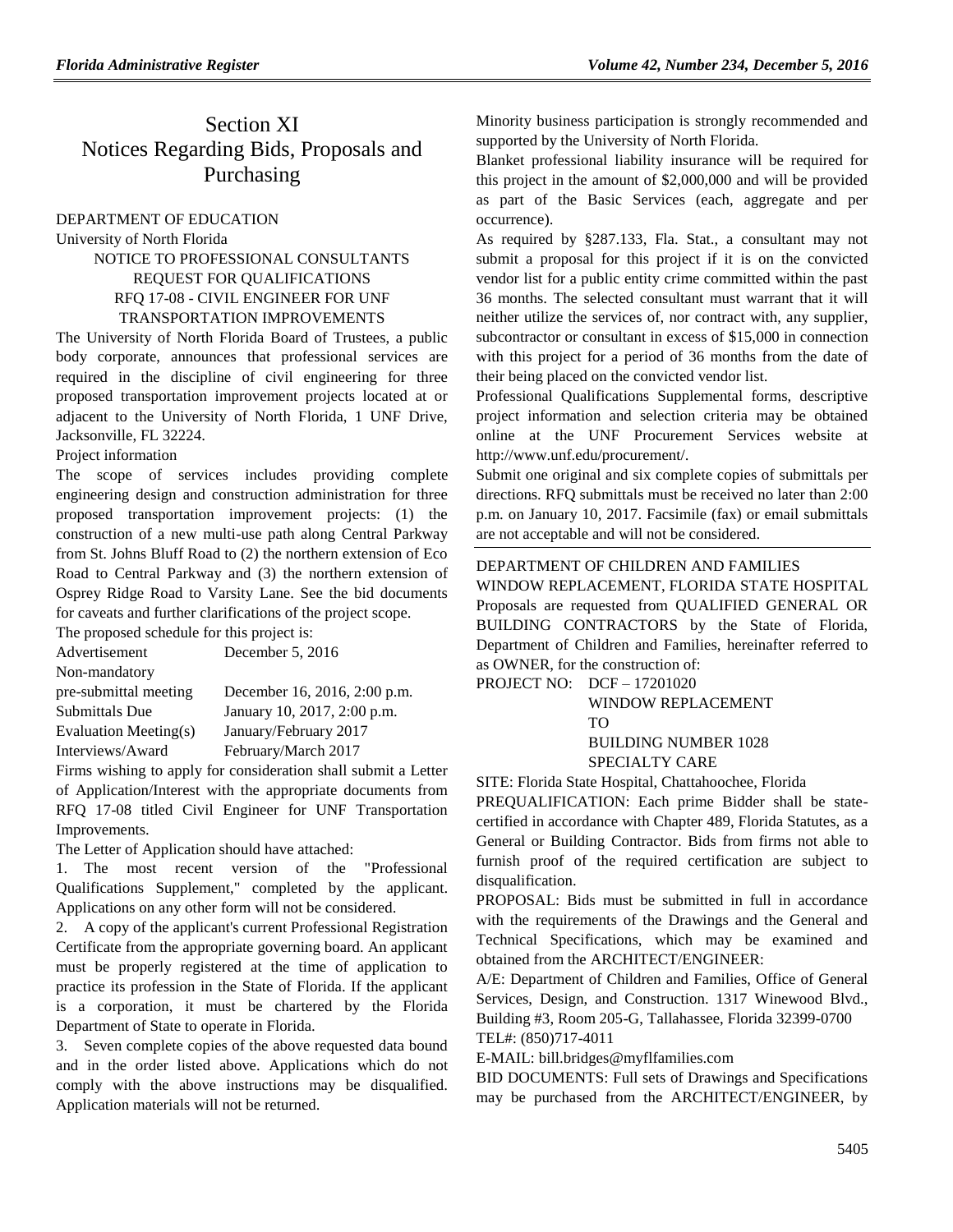payment of printing and handling costs at the rate of \$10.00 per bid set.

MANDATORY PRE-BID MEETING: A mandatory pre-bid meeting will be held on Thursday, December 15, 2016 at 10:00 a.m. local time. The meeting will be held at Maintenance & Facilities Conference Room, Building #1123, Lonesome Pine Road on Florida State Hospital Campus, Chattahoochee, Florida.

BID OPENING: Sealed bids will be received, publicly opened and read aloud:

DATE: January 4, 2017, Wednesday

TIME: 2:00 p.m. local time

LOCATION: 1317 Winewood Blvd., Building #3, Room 205- G, Tallahassee, Florida. Opening and reading bids aloud will occur in Building #3, Room 202, Conference Room.

The Florida Department of Children and Families, DCF General Services, Office of Design and Construction and Aramark representing Florida State Hospital will handle the coordination with the contractor on this project. All work to be performed shall be located at Building No. 1028, Specialty Care Unit, Florida State Hospital, Chattahoochee, Florida. This Project consist of existing aluminum awning windows, aluminum sub sills, aluminum trim and a Security Screen Unit at each window opening. The aluminum awning windows and all aluminum trim shall be removed while protecting the existing Security Screen Unit. The Security Screen Unit shall become the base of attachment for new fixed aluminum windows and steel fire rated windows. Install new fixed aluminum windows which meet the wind and large missile impact assemblies for Florida Product Approval with impacted resistant glazing and e-coated glazing. There shall be a Base Bid, and additive Alternates A, B, C, and D. The additive alternates shall be selected/taken in consecutive order.

# Section XII Miscellaneous

### [AGENCY FOR HEALTH CARE ADMINISTRATION](https://www.flrules.org/gateway/department.asp?id=59) [Certificate of Need](https://www.flrules.org/gateway/organization.asp?id=188)

DECISIONS ON BATCHED APPLICATIONS

The Agency for Health Care Administration made the following decisions on Certificate of Need applications for the Hospital Beds and Facilities batching cycle with an application due date of September 7, 2016:

County: Gilchrist District: 3-2 CON # 10448 Decision Date: 12/2/2016 Decision: D Facility/Project: Rural Health Partners, LLC Applicant: Rural Health Partners, LLC

Project Description: Establish a new 25-bed acute care hospital

County: Marion District: 3-4

CON # 10449 Decision Date: 12/2/2016 Decision: A Facility/Project: Munroe HMA Hospital, LLC d/b/a Munroe Regional Medical Center Applicant: Munroe HMA Hospital, LLC d/b/a Munroe Regional Medical Center Project Description: Establish a new Class I acute care hospital consisting of 66 beds County: Orange District: 7-2 CON # 10450 Decision Date: 12/2/2016 Decision: A Facility/Project: Adventist Health System/Sunbelt, Inc. d/b/a

Florida Hospital

Applicant: Adventist Health System/Sunbelt, Inc. d/b/a Florida Hospital

Project Description: Establish a new general acute care hospital campus of 100 beds

County: Orange District: 7-2

CON # 10451 Decision Date: 12/2/2016 Decision: A

Facility/Project: Central Florida Health Services, LLC

Applicant: Central Florida Health Services, LLC

Project Description: Establish a new general acute care hospital of 100 licensed acute care beds

County: Orange District: 7-2

CON # 10454 Decision Date: 12/2/2016 Decision: A

Facility/Project: Orlando Health Central, Inc.

Applicant: Orlando Health Central, Inc.

Project Description: Establish a new Class I general hospital with 103 acute care beds

County: Sarasota District: 8-6

CON # 10457 Decision Date: 12/2/2016 Decision: A

Facility/Project: Sarasota County Public Hospital District d/b/a Sarasota Memorial Hospital

Applicant: Sarasota County Public Hospital District d/b/a Sarasota Memorial Hospital

Project Description: Establish a new general acute hospital with 90 beds

County: Sarasota District: 8-6

CON # 10458 Decision Date: 12/2/2016 Decision: A

Facility/Project: Venice HMA, LLC d/b/a Venice Regional Bayfront Health

Applicant: Venice HMA, LLC d/b/a Venice Regional Bayfront Health